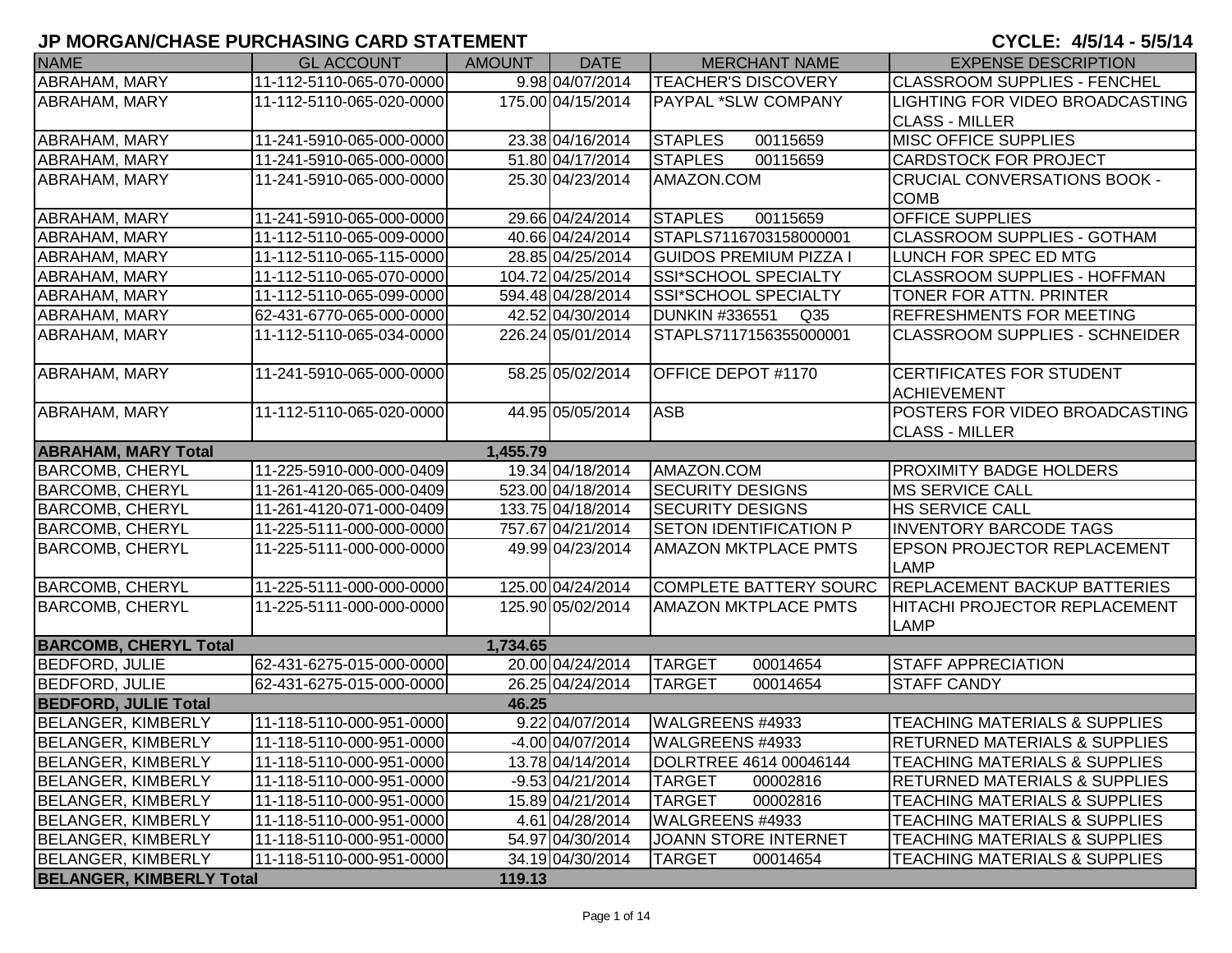| <b>NAME</b>                   | <b>GL ACCOUNT</b>        | <b>AMOUNT</b> | <b>DATE</b>         | <b>MERCHANT NAME</b>               | <b>EXPENSE DESCRIPTION</b>            |
|-------------------------------|--------------------------|---------------|---------------------|------------------------------------|---------------------------------------|
| <b>BLANCHARD, EVAN</b>        | 62-431-6239-065-000-0000 |               | 70.99 04/10/2014    | <b>JW PEPPER</b>                   | <b>MUSIC FOR SPRING CONCERT</b>       |
| <b>BLANCHARD, EVAN</b>        | 62-431-6239-065-000-0000 |               | 7.50 04/10/2014     | <b>JW PEPPER</b>                   | <b>REQUIRED SCORES FOR A FESTIVAL</b> |
|                               |                          |               |                     |                                    | THE BAND IS PLAYING                   |
| <b>BLANCHARD, EVAN</b>        | 62-431-6239-065-000-0000 |               | 4,442.74 04/22/2014 | EPN TRAVEL SERVICES IN             | FINAL BUS PAYMENT FOR MUSIC IN        |
|                               |                          |               |                     |                                    | THE PARKS TRIP.                       |
| <b>BLANCHARD, EVAN</b>        | 62-431-6239-065-000-0000 |               | 24.99 04/24/2014    | <b>JW PEPPER</b>                   | <b>REQUIRED SCORES FOR A FESTIVAL</b> |
|                               |                          |               |                     |                                    | THE BAND IS PLAYING                   |
| <b>BLANCHARD, EVAN Total</b>  |                          | 4,546.22      |                     |                                    |                                       |
| <b>BLOOM, LYNETTE</b>         | 11-351-5990-000-953-0000 |               | 191.91 04/23/2014   | <b>S&amp;S WORLDWIDE</b>           | SPORTS EQUIPMENT FOR SUMMER           |
|                               |                          |               |                     |                                    | CARE                                  |
| <b>BLOOM, LYNETTE Total</b>   |                          | 191.91        |                     |                                    |                                       |
| <b>BRASIL, SANDRA</b>         | 11-241-5910-055-000-0000 |               | 80.08 04/07/2014    | E-COMPLETE, LLC.                   | <b>REPLACEMENT PARTS FOR DIE CUT</b>  |
|                               |                          |               |                     |                                    | MACHINE. ITEM WAS ON                  |
| <b>BRASIL, SANDRA</b>         | 11-111-5110-055-076-0000 |               | 81.36 04/10/2014    | SSI*SCHOOL SPECIALTY               | <b>CLUB PURCHASES</b>                 |
| <b>BRASIL, SANDRA</b>         | 11-111-5110-055-099-0000 |               | 101.02 04/11/2014   | <b>SSI*SCHOOL SPECIALTY</b>        | <b>CLASSROOM EXPENSES</b>             |
| <b>BRASIL, SANDRA</b>         | 62-431-6277-055-000-0000 |               | 295.52 04/16/2014   | SSI*SCHOOL SPECIALTY               | <b>INTERN ALLOWANCE FOR</b>           |
|                               |                          |               |                     |                                    | <b>CLASSROOM SUPPLIES</b>             |
| <b>BRASIL, SANDRA</b>         | 62-431-6217-055-000-0000 |               | 103.99 04/24/2014   | LJL*LIBRARY JOURNALS               | <b>LIBRARY JOURNAL</b>                |
| <b>BRASIL, SANDRA</b>         | 62-431-6277-055-000-0000 |               | 252.28 04/29/2014   | <b>AMAZON MKTPLACE PMTS</b>        | PURCHASED THROUGH MSU INTERN          |
|                               |                          |               |                     |                                    | <b>MONEY</b>                          |
| <b>BRASIL, SANDRA</b>         | 11-111-5110-055-010-0000 |               | 991.50 04/29/2014   | <b>DBC*BLICK ART MATERIAL</b>      | PARTIAL ORDER, ART ITEMS ON BACK      |
|                               |                          |               |                     |                                    | <b>ORDER</b>                          |
| <b>BRASIL, SANDRA</b>         | 11-111-5110-055-010-0000 |               | 88.52 04/29/2014    | SSI*SCHOOL SPECIALTY               | <b>ART SUPPLIES</b>                   |
| <b>BRASIL, SANDRA</b>         | 11-222-5990-055-000-0000 |               | 64.35 05/01/2014    | ON TIME SUPPLIES                   | SCHOOL CALANDERS FOR MEDIA            |
|                               |                          |               |                     |                                    | <b>CENTERS AND OFFICES</b>            |
| <b>BRASIL, SANDRA Total</b>   |                          | 2,058.62      |                     |                                    |                                       |
| <b>BRATNEY, BETHANY</b>       | 11-222-5310-071-000-0000 |               | 312.93 04/11/2014   | <b>FOLLETT SCHOOL SOLUTIO</b>      | <b>NEW LMC MATERIALS</b>              |
| <b>BRATNEY, BETHANY</b>       | 11-222-5990-071-000-0000 |               | 113.66 04/14/2014   | <b>DEMCO INC</b>                   | <b>SUPPLIES FOR THE LMC</b>           |
| <b>BRATNEY, BETHANY</b>       | 11-222-5310-071-000-0000 |               | 15.20 04/18/2014    | <b>NEXT CHAPTER BOOKSTORE</b>      | NEW SERIES MATERIALS FOR LMC          |
| <b>BRATNEY, BETHANY</b>       | 11-222-5990-071-000-0000 |               | 530.05 04/28/2014   | <b>DEMCO INC</b>                   | SUPPLIES FOR THE LMC                  |
| <b>BRATNEY, BETHANY</b>       | 11-222-5310-071-000-0000 |               | 196.92 04/28/2014   | FOLLETT SCHOOL SOLUTIO             | NEW MATERIALS FOR THE LMC             |
| <b>BRATNEY, BETHANY</b>       | 11-222-5990-071-000-0000 |               | 304.45 04/30/2014   | PBD ALA-GRAPH EDITIONS             | SUPPLIES AND PROMOTIONAL ITEMS        |
|                               |                          |               |                     |                                    | FOR LMC - FEW ITEMS B                 |
| <b>BRATNEY, BETHANY</b>       | 11-222-5990-071-000-0000 |               | 14.50 05/02/2014    | PBD ALA-GRAPH EDITIONS             | SUPPLIES AND PROMOTIONAL ITEMS        |
|                               |                          |               |                     |                                    | FOR LMC - FEW ITEMS B                 |
| <b>BRATNEY, BETHANY</b>       | 11-222-5310-071-000-0000 |               | 49.78 05/05/2014    | AMAZON.COM                         | <b>NEW MATERIALS FOR LMC</b>          |
| <b>BRATNEY, BETHANY Total</b> |                          | 1,537.49      |                     |                                    |                                       |
| <b>BROWNE, TERESA</b>         | 62-431-6184-061-000-0000 |               | 100.00 04/16/2014   | <b>ITALIAN AMBANQUET-CLUB</b>      | DEPOSIT FOR SOFTBALL BANQUET ON       |
|                               |                          |               |                     |                                    | 6/3/14                                |
| <b>BROWNE, TERESA</b>         | 62-431-6275-061-000-0000 |               | 58.99 04/24/2014    | MEIJER INC #122<br>Q <sub>01</sub> | GIFT FOR ATHLETICS STAFF              |
| <b>BROWNE, TERESA</b>         | 62-431-6275-061-000-0000 |               | 14.98 04/25/2014    | SAMSCLUB #6657                     | CAKE FOR ATHLETIC OFFICE STAFF        |
| <b>BROWNE, TERESA</b>         | 11-293-5910-000-000-0000 |               | 19.34 04/28/2014    | SAMSCLUB #4778                     | OFFICE SUPPLIES                       |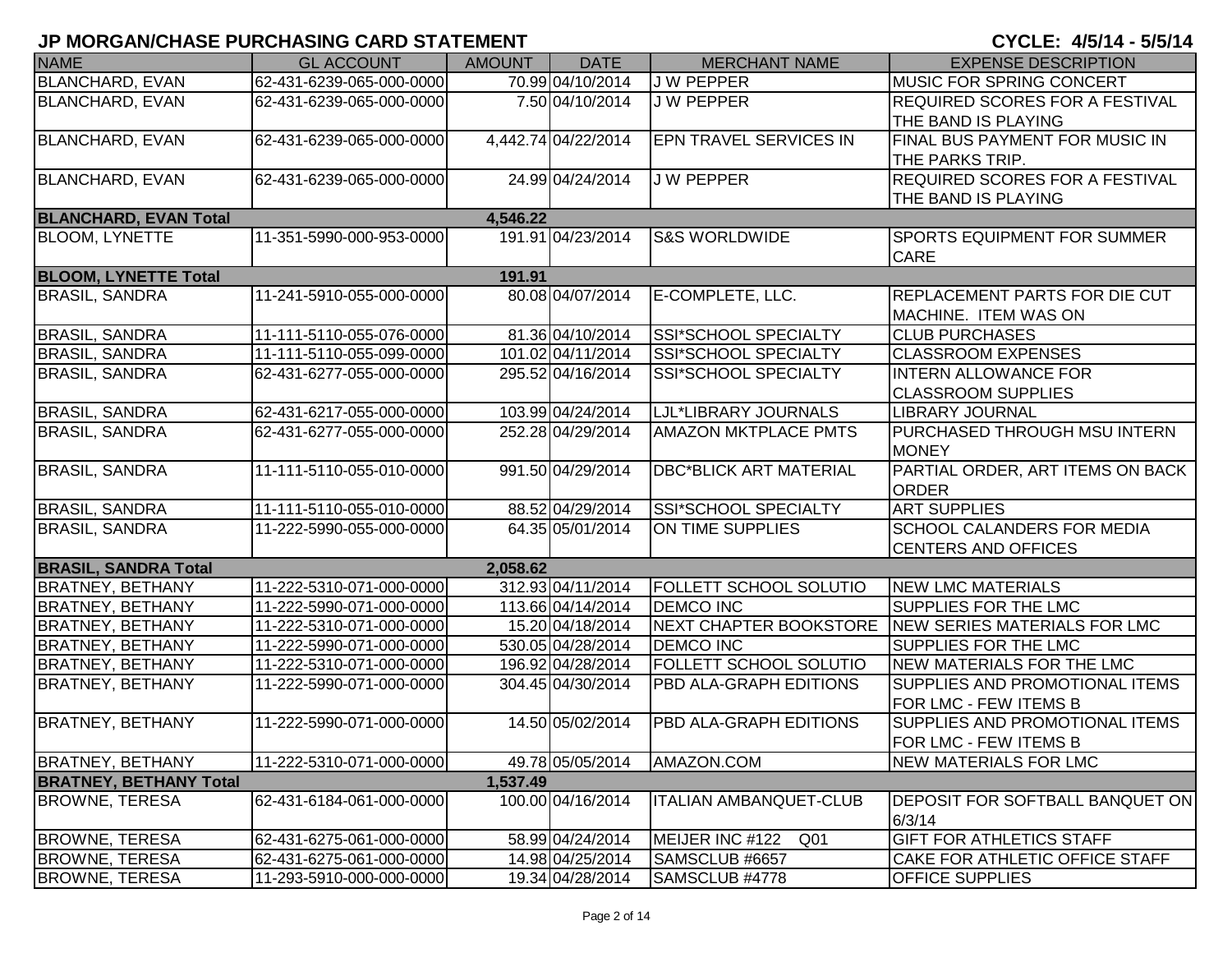| <b>NAME</b>                     | <b>GL ACCOUNT</b>        | <b>AMOUNT</b> | <b>DATE</b>       | <b>MERCHANT NAME</b>               | <b>EXPENSE DESCRIPTION</b>                                     |
|---------------------------------|--------------------------|---------------|-------------------|------------------------------------|----------------------------------------------------------------|
| <b>BROWNE, TERESA</b>           | 62-431-6187-061-000-0000 |               | 60.00 04/30/2014  | <b>SIGNS BY TOMORROW</b>           | SWIM SIGNS FOR GIRLS SWIM & DIVE                               |
| <b>BROWNE, TERESA</b>           | 11-293-7910-000-000-0000 |               | 100.48 05/02/2014 | <b>BENITOS PIZZA-NOVI</b>          | LUNCH FOR HS KIDS FOR THE MS<br><b>ATHLETIC SPORTS EXPO</b>    |
| <b>BROWNE, TERESA</b>           | 11-293-7910-000-000-0000 |               | 10.00 05/05/2014  | <b>BENITOS PIZZA-NOVI</b>          | TIP FOR PIZZA BEING DELIVERED                                  |
| <b>BROWNE, TERESA Total</b>     |                          | 363.79        |                   |                                    |                                                                |
| <b>BUNKER, JEFFREY</b>          | 11-261-5993-000-000-0000 |               | 12.94 04/07/2014  | THE HOME DEPOT 2737                | <b>GRNDS SUPPLIES</b>                                          |
| <b>BUNKER, JEFFREY</b>          | 11-261-5993-071-000-0000 |               | 119.80 04/14/2014 | <b>COUGAR SALES &amp; RENTAL</b>   | <b>HS PARKING LOT POTHOLES</b>                                 |
| <b>BUNKER, JEFFREY</b>          | 11-261-5993-000-000-0000 |               | 23.94 04/17/2014  | THE HOME DEPOT 2737                | <b>GRNDS WINTERIZING SNOW</b><br><b>BLOWERS</b>                |
| <b>BUNKER, JEFFREY</b>          | 11-261-5993-071-000-0000 |               | 2.87 04/18/2014   | THE HOME DEPOT 2737                | <b>HS MAT HANGER FOR SPORTS STORE</b><br><b>ROOM</b>           |
| <b>BUNKER, JEFFREY</b>          | 11-261-5993-000-000-0000 |               | 52.08 04/24/2014  | JOHN DEERE LANDSCAPES0             | <b>GRNDS ATHLETIC FIELD MARKING</b><br>PAINT                   |
| <b>BUNKER, JEFFREY</b>          | 11-261-5992-071-000-0000 |               | 13.94 04/25/2014  | THE HOME DEPOT 2737                | <b>MTCE HOOKS FOR HS BASEBALL</b><br><b>STORAGE BLDG</b>       |
| <b>BUNKER, JEFFREY</b>          | 11-261-5993-000-000-0000 |               | 8.92 04/28/2014   | THE HOME DEPOT 2737                | <b>GRNDS STAKES FOR SOCCER NETS</b>                            |
| <b>BUNKER, JEFFREY</b>          | 11-261-5993-071-000-0000 |               | 13.94 04/28/2014  | THE HOME DEPOT 2737                | <b>GRNDS HS PUMP HOUSE, BB, SB</b><br><b>STORAGE</b>           |
| <b>BUNKER, JEFFREY</b>          | 11-261-5993-000-000-0000 |               | 10.54 05/01/2014  | THE HOME DEPOT 2737                | <b>GRNDS FIELD LINING</b>                                      |
| <b>BUNKER, JEFFREY Total</b>    |                          | 258.97        |                   |                                    |                                                                |
| <b>BURKHARDT, LORETTA</b>       | 62-431-6415-065-000-0000 |               | 121.62 04/14/2014 | ASI ASSOCIATES, INC                | <b>SPECIAL EFFECTS FOR MUSICAL</b><br><b>SHOW</b>              |
| <b>BURKHARDT, LORETTA</b>       | 62-431-6415-065-000-0000 |               | 10.17 04/21/2014  | MICHAELS STORES 3744               | <b>SUPPLIES</b>                                                |
| <b>BURKHARDT, LORETTA</b>       | 62-431-6415-065-000-0000 |               | 42.44 04/21/2014  | <b>STAPLES</b><br>00115659         | <b>SUPPLIES</b>                                                |
| <b>BURKHARDT, LORETTA</b>       | 62-431-6415-065-000-0000 |               | 66.64 04/23/2014  | THE HOME DEPOT 2737                | <b>SUPPLIES</b>                                                |
| <b>BURKHARDT, LORETTA</b>       | 62-431-6415-065-000-0000 |               | 56.02 04/28/2014  | MICHAELS STORES 3744               | <b>SUPPLIES</b>                                                |
| <b>BURKHARDT, LORETTA</b>       | 62-431-6415-065-000-0000 |               | 39.82 04/29/2014  | JOANN ETC #1933                    | <b>SUPPLIES</b>                                                |
| <b>BURKHARDT, LORETTA</b>       | 62-431-6415-065-000-0000 |               | 23.96 04/29/2014  | JOANN ETC #1933                    | <b>SUPPLIES</b>                                                |
| <b>BURKHARDT, LORETTA</b>       | 62-431-6415-065-000-0000 |               | 31.34 04/30/2014  | MICHAELS STORES 3744               | <b>SUPPLIES</b>                                                |
| <b>BURKHARDT, LORETTA</b>       | 62-431-6415-065-000-0000 |               | 41.94 05/02/2014  | MICHAELS STORES 3744               | <b>SUPPLIES</b>                                                |
| <b>BURKHARDT, LORETTA</b>       | 62-431-6415-065-000-0000 |               | -9.53 05/02/2014  | MICHAELS STORES 3744               | <b>SUPPLIES</b>                                                |
| <b>BURKHARDT, LORETTA Total</b> |                          | 424.42        |                   |                                    |                                                                |
| <b>BURNHAM, SUSAN</b>           | 62-431-6275-011-000-0000 |               | 140.00 05/05/2014 | <b>TARGET</b><br>00009225          | <b>GIFT CARDS FOR BUS DRIVERS AND</b><br>PHOTOGRAPHER          |
| <b>BURNHAM, SUSAN Total</b>     |                          | 140.00        |                   |                                    |                                                                |
| <b>CANALES, BETH</b>            | 11-113-5110-071-044-0000 |               | 104.40 04/14/2014 | GFS MKTPLC #1985                   | PROTEIN LAB AND CLEANING/KITCHEN<br><b>SUPPLIES</b>            |
| <b>CANALES, BETH</b>            | 11-113-5110-071-044-0000 |               | 56.43 04/14/2014  | MEIJER INC #054<br>Q <sub>01</sub> | CHICKEN FAJITA LAB, BATTERIES FOR<br><b>KEYBOARDS, BMI MAC</b> |
| CANALES, BETH                   | 11-113-5110-071-044-0000 |               | 79.41 04/28/2014  | MEIJER INC #054 Q01                | <b>SUPPLIES</b>                                                |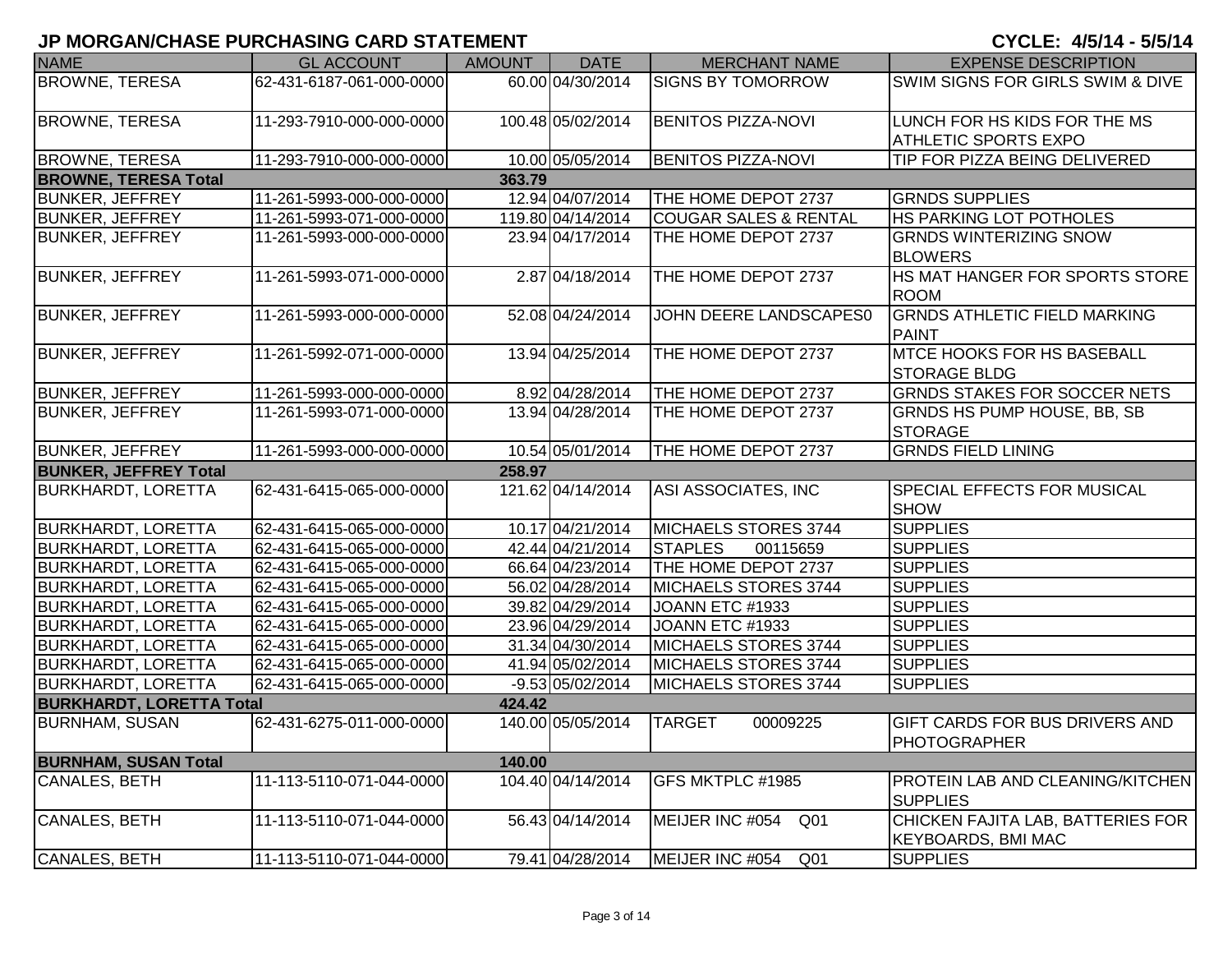| <b>NAME</b>                    | <b>GL ACCOUNT</b>        | <b>AMOUNT</b> | <b>DATE</b>          | <b>MERCHANT NAME</b>               | <b>EXPENSE DESCRIPTION</b>                          |
|--------------------------------|--------------------------|---------------|----------------------|------------------------------------|-----------------------------------------------------|
| <b>CANALES, BETH</b>           | 11-113-5110-071-044-0000 |               | 44.16 04/30/2014     | <b>BUSCH'S #1205</b>               | PLANT PROTEIN LAB (PEANUT FREE                      |
|                                |                          |               |                      |                                    | SPREADS) & OMEGA 3 LA                               |
| CANALES, BETH                  | 11-113-5110-071-044-0000 |               | 81.90 05/05/2014     | MEIJER INC #054<br>Q <sub>01</sub> | <b>SALSA LAB &amp; SUPPLIES</b>                     |
| <b>CANALES, BETH Total</b>     |                          | 366.30        |                      |                                    |                                                     |
| <b>CARTER, NICOLE</b>          | 11-113-5110-071-025-0000 |               | 69.36 05/05/2014     | GFS MKTPLC #1985                   | PARENT COUNCIL MEETING                              |
|                                |                          |               |                      |                                    | <b>REFRESHMENTS</b>                                 |
| <b>CARTER, NICOLE Total</b>    |                          | 69.36         |                      |                                    |                                                     |
| CIANFERRA, LINDA               | 11-113-3610-071-012-0000 |               | 374.22 04/24/2014    | <b>TRUE COLORS INTERNATIO</b>      | <b>TEAM BUILDING TRAINING</b>                       |
| <b>CIANFERRA, LINDA</b>        | 11-113-3610-071-012-0000 |               | 40.99 04/28/2014     | VISTAPR*VISTAPRINT.COM             | <b>MARKETING PIECE FOR PROGRAM -</b><br>ALTERNATIVE |
| <b>CIANFERRA, LINDA</b>        | 11-113-3220-071-012-0000 |               | 257.60 05/01/2014    | <b>COURTYARD BY MARRIOTT</b>       | STATE ADULT ED CONFERENCE                           |
| CIANFERRA, LINDA               | 11-113-3610-071-012-0000 |               | 99.98 05/05/2014     | VISTAPR*VISTAPRINT.COM             | <b>MARKETING MATERIALS FOR</b>                      |
|                                |                          |               |                      |                                    | PROGRAM                                             |
| <b>CIANFERRA, LINDA Total</b>  |                          | 772.79        |                      |                                    |                                                     |
| CLARK, KIM                     | 62-431-6217-055-000-0000 |               | 91.03 04/16/2014     | AMAZON.COM                         | <b>MEDIA CENTER BOOKS</b>                           |
| CLARK, KIM                     | 62-431-6217-055-000-0000 |               | 50.32 04/16/2014     | AMAZON.COM                         | <b>MEDIA CENTER BOOKS</b>                           |
| <b>CLARK, KIM</b>              | 62-431-6217-055-000-0000 |               | 35.90 04/16/2014     | AMAZON.COM                         | <b>MEDIA CENTER BOOKS</b>                           |
| CLARK, KIM                     | 62-431-6217-055-000-0000 |               | 118.00 04/18/2014    | AMAZON.COM                         | <b>MEDIA CENTER BOOKS</b>                           |
| CLARK, KIM                     | 62-431-6217-055-000-0000 |               | 42.95 04/21/2014     | AMAZON.COM                         | <b>MEDIA CENTER BOOKS</b>                           |
| <b>CLARK, KIM</b>              | 62-431-6217-055-000-0000 |               | 40.49 04/21/2014     | AMAZON.COM                         | <b>MEDIA CENTER BOOKS</b>                           |
| <b>CLARK, KIM</b>              | 62-431-6217-055-000-0000 |               | 21.95 04/25/2014     | <b>AMAZON MKTPLACE PMTS</b>        | <b>MEDIA CENTER BOOKS</b>                           |
| CLARK, KIM                     | 62-431-6217-055-000-0000 |               | 21.95 04/30/2014     | <b>AMAZON MKTPLACE PMTS</b>        | <b>MEDIA CENTER BOOKS</b>                           |
| <b>CLARK, KIM Total</b>        |                          | 422.59        |                      |                                    |                                                     |
| COOLMAN, ROBERT                | 11-261-5992-015-000-0000 |               | 99.30 04/08/2014     | CONSERVA ELECTRIC SUPP             | <b>DF BALLASTS</b>                                  |
| COOLMAN, ROBERT                | 11-261-5992-000-000-0000 |               | 503.00 04/16/2014    | CONSERVA ELECTRIC SUPP             | <b>MTCE STOCK BALLASTS</b>                          |
| <b>COOLMAN, ROBERT</b>         | 11-261-5992-005-000-0000 |               | 100.00 04/25/2014    | CONSERVA ELECTRIC SUPP             | <b>MTCE FLOOD LIGHT</b>                             |
| COOLMAN, ROBERT                | 11-261-5992-000-000-0000 |               | 51.80 05/05/2014     | THE HOME DEPOT 2737                | <b>MTCE STOCK TOGGLE SWITCHES</b>                   |
| <b>COOLMAN, ROBERT Total</b>   |                          | 754.10        |                      |                                    |                                                     |
| <b>DEMONACO, KATHRYN</b>       | 62-431-6256-065-000-0000 |               | 14.18 04/14/2014     | WAL-MART #2618                     | SUPPLIES FOR SPRING ACTIVITY                        |
| <b>DEMONACO, KATHRYN Total</b> |                          | 14.18         |                      |                                    |                                                     |
| <b>DIATIKAR, CHRISTINE</b>     | 11-113-5210-071-099-0000 |               | 1,015.24 04/08/2014  | <b>FOLLETT SCHOOL SOLUTIO</b>      | CALCULUS W/ GEOMETRY (9)                            |
| <b>DIATIKAR, CHRISTINE</b>     | 11-113-5110-071-012-0000 |               | 1,911.84 04/10/2014  | DMI* DELL K-12 PTR                 | PO 26335, OPTIPLEX COMPUTERS                        |
| <b>DIATIKAR, CHRISTINE</b>     | 11-131-5110-000-000-6710 |               | 3,823.69 04/10/2014  | DMI* DELL K-12 PTR                 | PO 26335, OPTIPLEX COMPUTERS                        |
| <b>DIATIKAR, CHRISTINE</b>     | 11-132-5110-000-914-6710 |               | 1,911.84 04/10/2014  | DMI* DELL K-12 PTR                 | PO 26335, OPTIPLEX COMPUTERS                        |
| <b>DIATIKAR, CHRISTINE</b>     | 11-227-5910-000-912-3310 |               | 1,589.43 04/10/2014  | DMI* DELL K-12 PTR                 | PO 26335, OPTIPLEX COMPUTERS                        |
| <b>DIATIKAR, CHRISTINE</b>     | 62-431-6099-000-000-0000 |               | 5,000.00 04/17/2014  | <b>US FIRST</b><br>00 OF 00        | 2014 CHAMPIONSHIP IN ST. LOUIS                      |
| <b>DIATIKAR, CHRISTINE</b>     | 62-431-6212-055-000-0000 |               | 11,515.00 04/18/2014 | <b>MUSIC IN THE PARKS</b>          | <b>CHOIR FESTIVAL</b>                               |
| <b>DIATIKAR, CHRISTINE</b>     | 62-431-6238-065-000-0000 |               | 6,703.00 04/23/2014  | <b>MUSIC IN THE PARKS</b>          | <b>ORCH FESTIVAL</b>                                |
| <b>DIATIKAR, CHRISTINE</b>     | 62-431-6239-065-000-0000 |               | 9,720.00 04/23/2014  | <b>MUSIC IN THE PARKS</b>          | <b>BAND FESTIVAL</b>                                |
| <b>DIATIKAR, CHRISTINE</b>     | 62-431-6117-061-000-0000 |               | 500.00 04/23/2014    | TAKE ME OUT TOO SUITES             | PO 26163, LANSING LUGNUTS                           |
|                                |                          |               |                      |                                    | <b>BASEBALL SCRIMMAGE</b>                           |
| <b>DIATIKAR, CHRISTINE</b>     | 11-225-4905-000-000-0000 |               | 25,954.54 04/24/2014 | <b>CDW GOVERNMENT</b>              | <b>MICROSOFT LICENSE AGREEMENT</b>                  |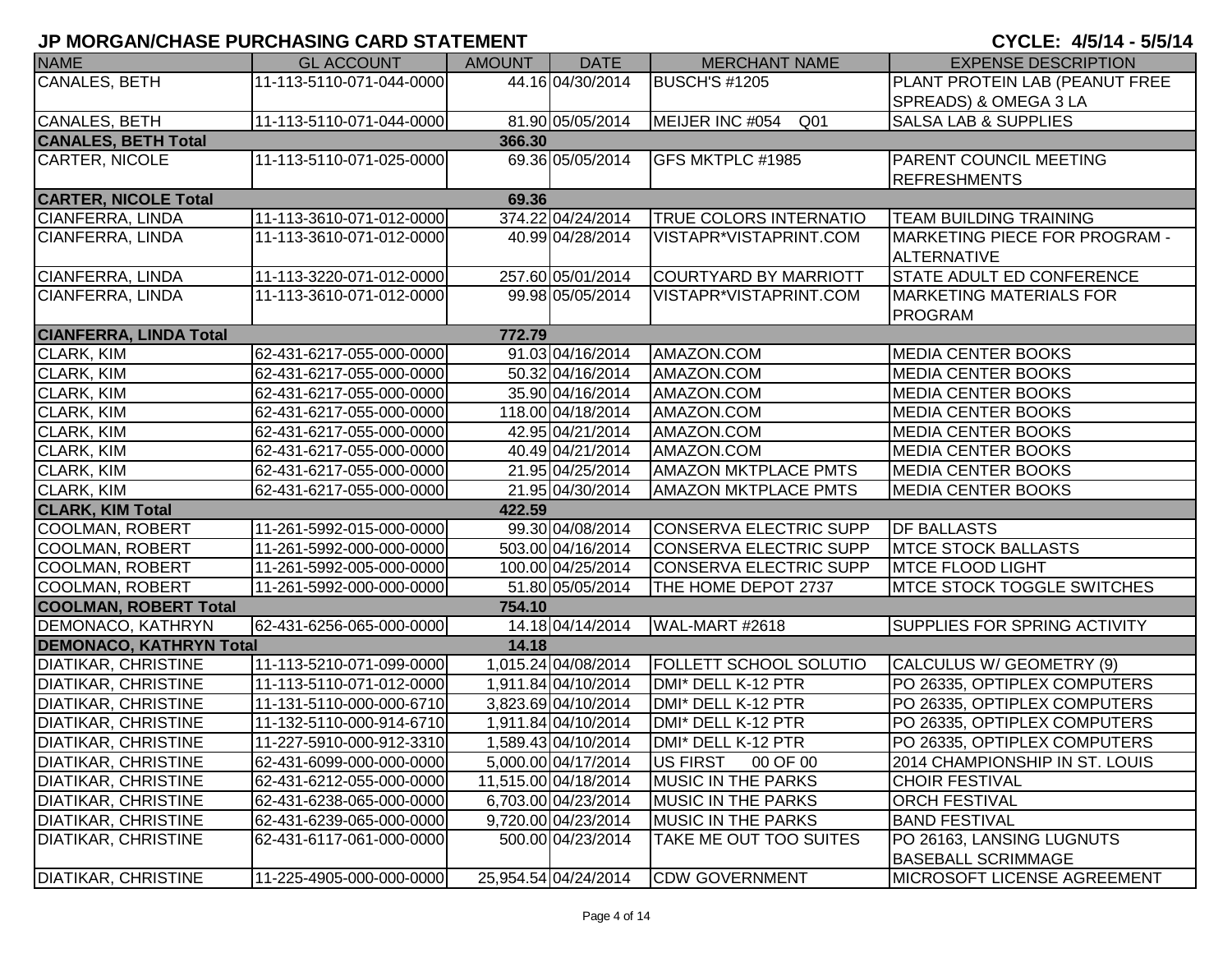| <b>NAME</b>                      | <b>GL ACCOUNT</b>        | AMOUNT     | <b>DATE</b>          | <b>MERCHANT NAME</b>              | <b>EXPENSE DESCRIPTION</b>                       |
|----------------------------------|--------------------------|------------|----------------------|-----------------------------------|--------------------------------------------------|
| <b>DIATIKAR, CHRISTINE</b>       | 62-431-6239-065-000-0000 |            | 35.88 04/24/2014     | J W PEPPER                        | PO 26128, BAND SUPPLIES                          |
| <b>DIATIKAR, CHRISTINE</b>       | 62-431-6122-071-000-0000 |            | 7,848.15 04/25/2014  | <b>CENTURY RESOURCES</b>          | PO 26085, FUNDRAISER                             |
| <b>DIATIKAR, CHRISTINE</b>       | 62-431-6243-065-000-0000 |            | 5,161.00 04/25/2014  | <b>MUSIC IN THE PARKS</b>         | <b>CHOIR FESTIVAL</b>                            |
| <b>DIATIKAR, CHRISTINE</b>       | 11-111-5110-055-010-0000 |            | 599.25 05/05/2014    | <b>DBC*BLICK ART MATERIAL</b>     | PO 25634, ART SUPPLIES                           |
| <b>DIATIKAR, CHRISTINE</b>       | 11-111-5110-011-025-0000 |            | 812.00 05/05/2014    | SSI*PREMIER HAM&STEPH             | PO 25893, STUDENT PLANNERS                       |
| <b>DIATIKAR, CHRISTINE</b>       | 62-431-6275-055-000-0000 |            | 6,651.48 05/05/2014  | SSI*SCHOOL SPECIALTY              | PO 25141, FURNITURE                              |
| <b>DIATIKAR, CHRISTINE</b>       | 62-431-6275-055-000-0000 |            | 7,013.02 05/05/2014  | SSI*SCHOOL SPECIALTY              | PO 25624, FURNITURE                              |
| <b>DIATIKAR, CHRISTINE</b>       | 11-111-5110-055-099-0000 |            | 322.40 05/05/2014    | SSI*SCHOOL SPECIALTY              | PO 25585, SUPPLIES                               |
| <b>DIATIKAR, CHRISTINE</b>       | 62-431-6209-071-000-0000 |            | 22,178.07 05/05/2014 | <b>SUBURBAN SHOWPLACE</b>         | PO 26301, PROM                                   |
| <b>DIATIKAR, CHRISTINE Total</b> |                          | 120,265.83 |                      |                                   |                                                  |
| <b>DINKELMANN, KATY</b>          | 11-113-5110-071-047-0000 |            | 464.40 05/02/2014    | <b>HFC*DISC DANCE</b>             | <b>COSTUMES FOR CONCERT</b>                      |
| <b>DINKELMANN, KATY Total</b>    |                          | 464.40     |                      |                                   |                                                  |
| DONOVAN, KATHRYN                 | 11-283-5610-000-000-0000 |            | 49.45 04/17/2014     | JETS PIZZA #46                    | <b>LUNCH FOR NEGOTIATION TEAM</b>                |
| <b>DONOVAN, KATHRYN Total</b>    |                          | 49.45      |                      |                                   |                                                  |
| DRAGOO, MICHAEL                  | 11-261-4910-014-000-0000 |            | 179.00 04/07/2014    | <b>B&amp;B WILDLIFE REMOVAL I</b> | <b>PV RACCOON</b>                                |
| DRAGOO, MICHAEL                  | 11-261-5992-000-000-0000 |            | 135.97 04/07/2014    | THE HOME DEPOT 2737               | <b>MTCE SAWZALL</b>                              |
| <b>DRAGOO, MICHAEL</b>           | 11-261-5992-000-000-0000 |            | -199.00 04/07/2014   | THE HOME DEPOT 2737               | <b>MTCE RETURN OF SAWZALL</b>                    |
| DRAGOO, MICHAEL                  | 11-261-5992-071-000-0000 |            | 364.00 04/28/2014    | <b>UPCO WASTE SERVICE</b>         | HS 30 YD DUMPSTER                                |
| DRAGOO, MICHAEL                  | 11-261-5992-000-000-0000 |            | 51.60 04/29/2014     | <b>WW GRAINGER</b>                | <b>DISTRICT EXIT LIGHTS</b>                      |
| <b>DRAGOO, MICHAEL Total</b>     |                          | 531.57     |                      |                                   |                                                  |
| <b>EASON, CHRISTINE</b>          | 11-351-5110-000-953-0000 |            | 8.84 05/02/2014      | MEIJER INC #122 Q01               | <b>CLASSROOM PET, BETTA FISH</b>                 |
| <b>EASON, CHRISTINE Total</b>    |                          | 8.84       |                      |                                   |                                                  |
| FALLONE, MARIA                   | 11-111-5110-014-060-0000 |            | 37.62 04/07/2014     | <b>AMAZON MKTPLACE PMTS</b>       | <b>POCKET CHART AND CARDS</b>                    |
| <b>FALLONE, MARIA</b>            | 62-431-6275-014-000-0000 |            | 45.00 04/07/2014     | <b>DUNCAN DISPOSAL SYSTEM</b>     | <b>RECYCLING FEE</b>                             |
| <b>FALLONE, MARIA</b>            | 11-111-5110-014-060-0000 |            | -29.90 04/15/2014    | <b>AMAZON MKTPLACE PMTS</b>       | <b>NEVER RECEIVED ITEMS</b>                      |
| <b>FALLONE, MARIA</b>            | 11-111-5110-014-060-0000 |            | 7.72 04/15/2014      | <b>AMAZON MKTPLACE PMTS</b>       | <b>CARDS THAT GO WITH POCKET</b><br><b>CHART</b> |
| FALLONE, MARIA                   | 11-111-5110-014-060-0000 |            | 22.06 04/15/2014     | AMAZON.COM                        | <b>2ND POCKET CHART</b>                          |
| <b>FALLONE, MARIA</b>            | 62-431-6275-014-000-0000 |            | 44.00 04/16/2014     | JETS PIZZA #46                    | <b>CELEBRATION OF LEARNING</b>                   |
|                                  |                          |            |                      |                                   | <b>RESOURCE ROOM</b>                             |
| FALLONE, MARIA                   | 62-431-6275-014-000-0000 |            | 71.95 04/16/2014     | <b>TLF THE FLOWER ALLEY</b>       | <b>FLOWERS STAFF FAMILY MEMBER</b>               |
| <b>FALLONE, MARIA</b>            | 11-241-5910-014-000-0000 |            | 172.86 04/18/2014    | <b>NOVA DISPLAY INC</b>           | <b>REPLACEMENT PARTS FOR HALLWAY</b>             |
|                                  |                          |            |                      |                                   | <b>DISPLAYS</b>                                  |
| <b>FALLONE, MARIA</b>            | 62-431-6275-014-000-0000 |            | 564.28 04/22/2014    | <b>WORTHINGTON DIRECT INC</b>     | IKINDERGARTENPLAYGROUND BENCH                    |
| <b>FALLONE, MARIA</b>            | 62-431-6275-014-000-0000 |            | 35.34 04/23/2014     | KROGER #526                       | <b>ICE BAGS</b>                                  |
| <b>FALLONE, MARIA</b>            | 11-241-5910-014-000-0000 |            | 270.00 04/24/2014    | SCHOOLLABELS.COM                  | <b>VISITOR LABELS</b>                            |
| <b>FALLONE, MARIA</b>            | 62-431-6275-014-000-0000 |            | -564.28 04/28/2014   | <b>WORTHINGTON DIRECT INC</b>     | <b>BENCH ORDER CANCELED</b>                      |
| <b>FALLONE, MARIA</b>            | 11-111-5110-014-055-0000 |            | 118.29 05/01/2014    | DHARMA TRADING CO.                | TIE DYE MATERIALS FOR FIELD DAY                  |
|                                  |                          |            |                      |                                   | <b>SHIRTS</b>                                    |
| <b>FALLONE, MARIA</b>            | 62-431-6275-014-000-0000 |            | 15.00 05/05/2014     | <b>DUNCAN DISPOSAL SYSTEM</b>     | <b>RECYCLING FEE</b>                             |
| <b>FALLONE, MARIA Total</b>      |                          | 809.94     |                      |                                   |                                                  |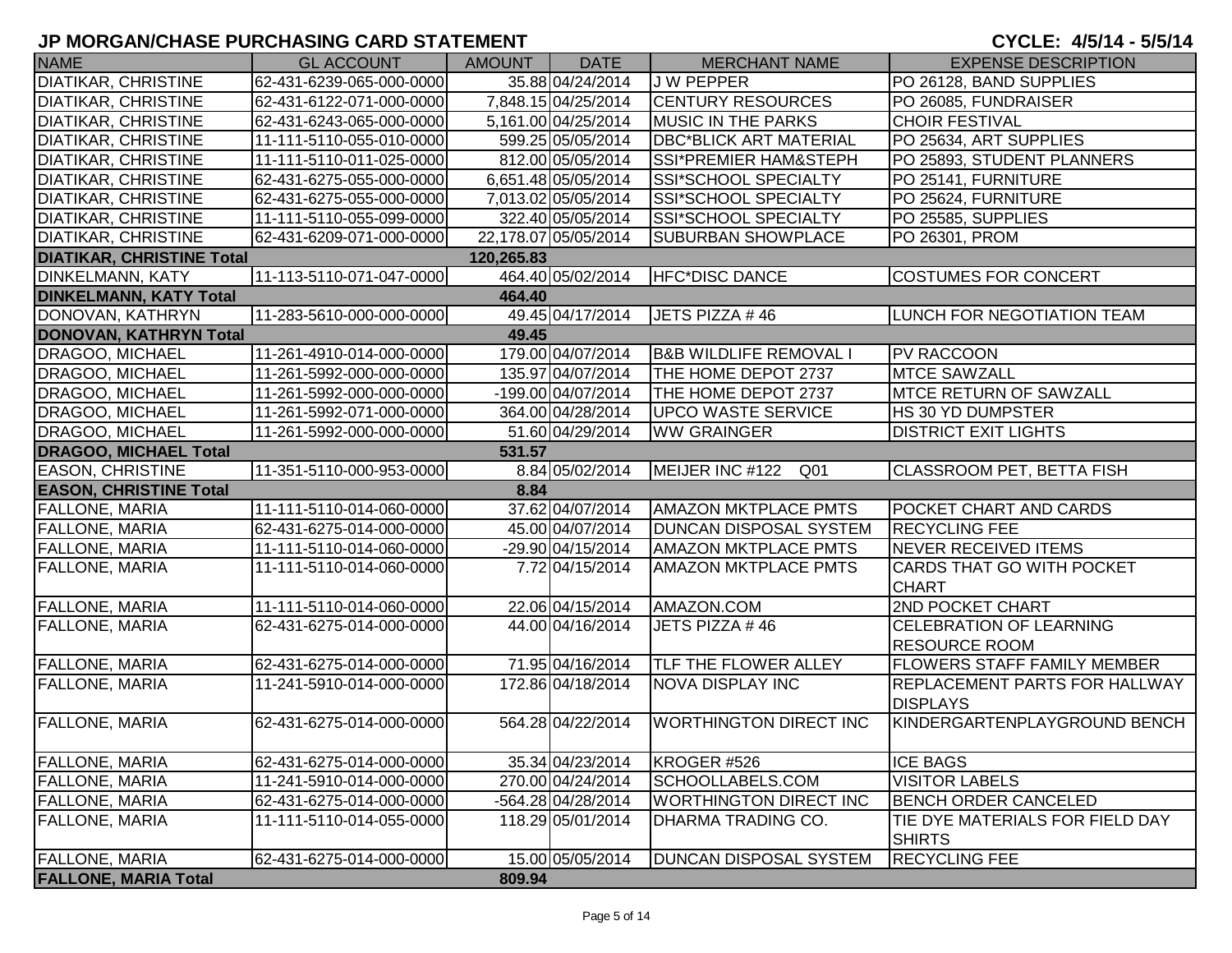| <b>NAME</b>                                     | <b>GL ACCOUNT</b>        | <b>AMOUNT</b> | <b>DATE</b>         | <b>MERCHANT NAME</b>         | <b>EXPENSE DESCRIPTION</b>                                  |
|-------------------------------------------------|--------------------------|---------------|---------------------|------------------------------|-------------------------------------------------------------|
| FULAR, JAMES                                    | 11-261-4290-000-000-0000 |               | 841.29 04/14/2014   | <b>CHETS RENT ALL 8</b>      | <b>DISTRICT RENTAL OF PARKING LOT</b>                       |
|                                                 |                          |               |                     |                              | <b>SWEEPER</b>                                              |
| <b>FULAR, JAMES</b>                             | 11-261-5993-000-000-0000 |               | 797.57 04/14/2014   | <b>RESIDEX, LLC</b>          | <b>GRNDS HERBICIDE</b>                                      |
| FULAR, JAMES                                    | 11-261-5993-000-000-0000 |               | 21.31 04/17/2014    |                              | MARKS OUTDOOR POWER EQ GRNDS MOWER & CHAINSAW PARTS         |
| <b>FULAR, JAMES</b>                             | 11-261-5993-071-000-0000 |               | 1,495.20 04/17/2014 |                              | SPORTS TURF MANAGEMENT   HS HARD BALL & SOFT BALL FIELD MIX |
|                                                 |                          |               |                     |                              |                                                             |
| FULAR, JAMES                                    | 11-261-5993-000-000-0000 |               | 15.75 05/01/2014    |                              | MARKS OUTDOOR POWER EQ GRNDS THROTTLE CABLE FOR MTCE Z-     |
|                                                 |                          |               |                     |                              | MOWER #3                                                    |
| <b>FULAR, JAMES Total</b>                       |                          | 3,171.12      |                     |                              |                                                             |
| <b>GILMORE, MEGAN</b>                           | 62-431-6355-031-000-0000 |               | 15.35 04/07/2014    | <b>TARGET</b><br>00014654    | <b>TEACHING SUPPLIES</b>                                    |
| GILMORE, MEGAN                                  | 62-431-6355-031-000-0000 |               | 16.45 05/01/2014    | KROGER #632                  | <b>TEACHING SUPPLIES</b>                                    |
| <b>GILMORE, MEGAN Total</b>                     |                          | 31.80         |                     |                              |                                                             |
| <b>GIRARDOT, SCOTT</b>                          | 11-261-5992-013-000-0000 |               | 522.00 04/18/2014   | <b>WW GRAINGER</b>           | <b>NW CHEMICAL PUMP</b>                                     |
| <b>GIRARDOT, SCOTT</b>                          | 11-261-5992-013-000-0000 |               | 168.64 04/23/2014   | <b>WW GRAINGER</b>           | <b>NW CHEMICAL PUMP</b>                                     |
| <b>GIRARDOT, SCOTT</b>                          | 11-261-5992-000-000-0000 |               | 872.20 05/02/2014   | COCHRANE SUPPLY AND EN       | <b>MTCE SHOP STOCK</b>                                      |
| <b>GIRARDOT, SCOTT Total</b>                    |                          | 1,562.84      |                     |                              |                                                             |
| GONZALEZ-SHEERAN, MAR(62-431-6645-065-000-0000) |                          |               | 26.59 04/30/2014    | THE HOME DEPOT 2737          | <b>MATERIALS TO MAKE KITES FOR</b>                          |
|                                                 |                          |               |                     |                              | <b>OUTDOOR CLUB ACTIVITY</b>                                |
| <b>GONZALEZ-SHEERAN, MARGARET Total</b>         |                          | 26.59         |                     |                              |                                                             |
| <b>GORDON, BRIAN</b>                            | 62-431-6104-061-000-0000 |               | 19.45 04/07/2014    | <b>KIM'S GARDEN</b>          | <b>LUNCH FOR MEETING</b>                                    |
| <b>GORDON, BRIAN</b>                            | 62-431-6275-061-000-0000 |               | 675.14 04/09/2014   | THE HOME DEPOT 2737          | <b>MATERIALS FOR SCORERS STAND</b>                          |
| <b>GORDON, BRIAN</b>                            | 62-431-6104-061-000-0000 |               | 14.83 04/24/2014    | PANERA BREAD #667            | <b>BAGELS FOR MEETING</b>                                   |
| <b>GORDON, BRIAN</b>                            | 62-431-6104-061-000-0000 |               | 27.11 04/24/2014    | WALGREENS #4454              | <b>SECRETARY'S DAY</b>                                      |
| <b>GORDON, BRIAN</b>                            | 62-431-6104-061-000-0000 |               | 29.52 05/02/2014    | <b>BUSCH'S #1205</b>         | <b>SUPPLIES FOR OFFICE</b>                                  |
| <b>GORDON, BRIAN</b>                            | 62-431-6104-061-000-0000 |               | 26.79 05/05/2014    | <b>ATHENIAN CONEY ISLAND</b> | <b>LUNCH FOR MEETING</b>                                    |
| <b>GORDON, BRIAN Total</b>                      |                          | 792.84        |                     |                              |                                                             |
| <b>GRAHAM, KATHY</b>                            | 11-113-5110-071-020-0000 |               | 132.00 04/14/2014   | L B OFFICE SUPPLIERS I       | <b>TONER</b>                                                |
| <b>GRAHAM, KATHY</b>                            | 62-431-6275-071-000-0000 |               | $-1.33 04/14/2014$  | SAMSCLUB #8291               | <b>CREDIT</b>                                               |
| <b>GRAHAM, KATHY</b>                            | 62-431-6275-071-000-0000 |               | $-8.92 04/14/2014$  | SAMSCLUB #8291               | <b>CREDIT</b>                                               |
| <b>GRAHAM, KATHY</b>                            | 11-127-5110-071-015-3440 |               | 650.00 04/17/2014   | <b>NOCTI</b>                 | <b>ONLINE TESTS</b>                                         |
| <b>GRAHAM, KATHY</b>                            | 11-127-5110-071-015-3440 |               | 1,879.20 04/18/2014 | STAPLS7116604301000001       | <b>SUPPLIES</b>                                             |
| <b>GRAHAM, KATHY</b>                            | 11-127-5110-071-015-3440 |               | 10.94 04/18/2014    | STAPLS7116604301000002       | <b>SUPPLIES</b>                                             |
| <b>GRAHAM, KATHY</b>                            | 11-127-5110-071-015-3440 |               | 180.76 04/18/2014   | STAPLS7116604301000003       | <b>SUPPLIES</b>                                             |
| <b>GRAHAM, KATHY</b>                            | 11-127-5110-071-015-3440 |               | 210.00 04/23/2014   | <b>GBC*ECOMMERCE</b>         | <b>LAMINATION FILM</b>                                      |
| <b>GRAHAM, KATHY</b>                            | 62-431-6190-071-000-0000 |               | 5,650.56 04/23/2014 | <b>GRAND BEACH RESORT</b>    | <b>HOSA ROOMS</b>                                           |
| <b>GRAHAM, KATHY</b>                            | 11-113-5110-071-038-0000 |               | 346.95 04/24/2014   | LMC*LAERDAL MEDICAL          | <b>MEDICAL SUPPLIES</b>                                     |
| <b>GRAHAM, KATHY</b>                            | 11-113-5110-071-038-0000 |               | 157.95 04/24/2014   | PCI*PATTERSON MEDICAL        | <b>EXAM GLOVES</b>                                          |
| <b>GRAHAM, KATHY</b>                            | 62-431-6275-071-000-0000 |               | 395.52 04/24/2014   | <b>RICOH USA, INC</b>        | COPIER STAPLES, REFUND REC'D                                |
|                                                 |                          |               |                     |                              | 5/19/14                                                     |
| <b>GRAHAM, KATHY</b>                            | 62-431-6108-071-000-0000 |               | 247.00 04/25/2014   | ARC*SERVICES/TRAINING        | <b>ADULT CPR/AED</b>                                        |
| <b>GRAHAM, KATHY</b>                            | 62-431-6190-071-000-0000 |               | 182.00 04/25/2014   | DOMINO'S 1251                | <b>HOSA MEAL</b>                                            |
| <b>GRAHAM, KATHY</b>                            | 62-431-6190-071-000-0000 |               | 732.84 04/28/2014   | JIMMY JOHN'S # 720 - M       | <b>HOSA MEAL</b>                                            |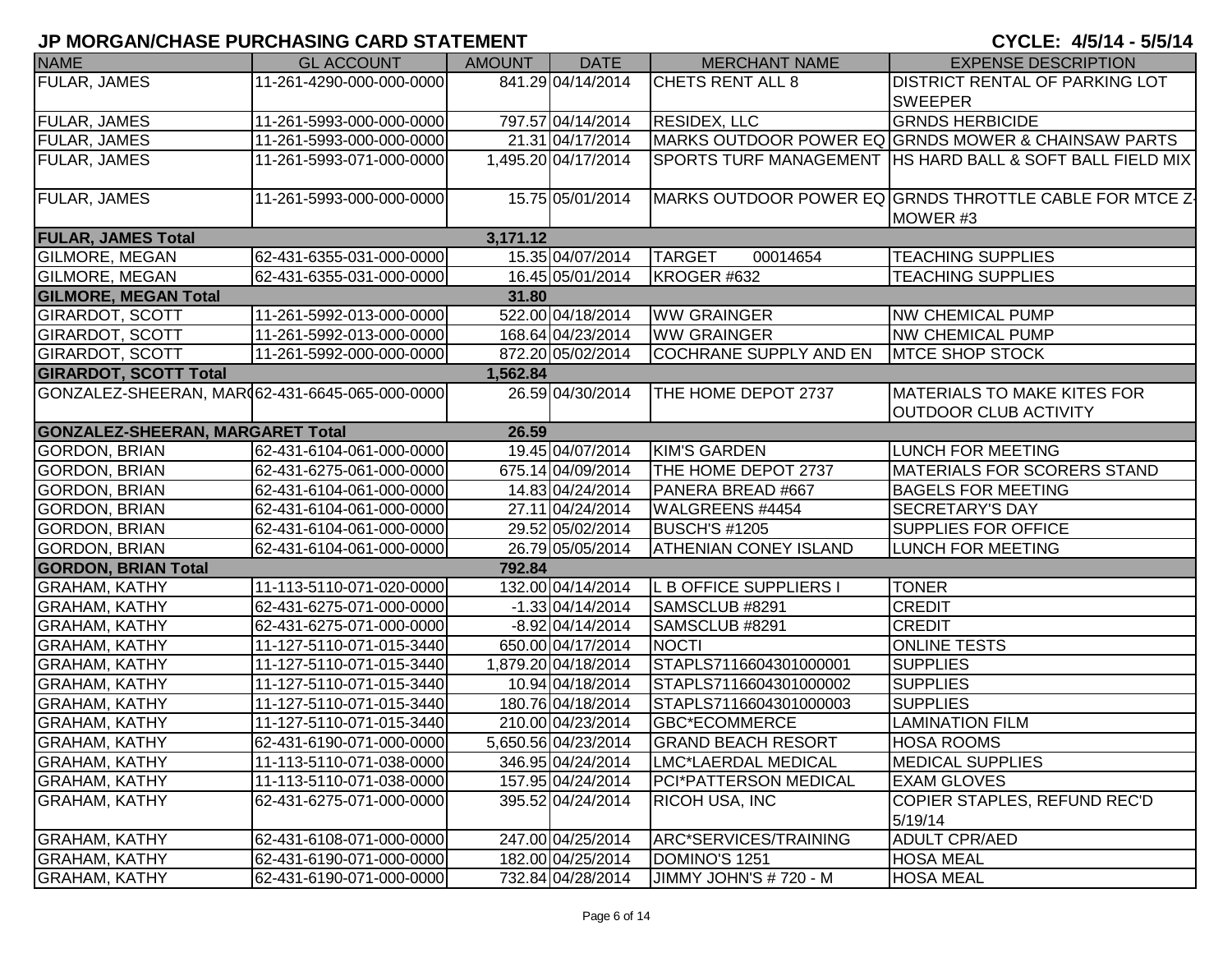| <b>NAME</b>                    | <b>GL ACCOUNT</b>        | <b>AMOUNT</b> | <b>DATE</b>         | <b>MERCHANT NAME</b>               | <b>EXPENSE DESCRIPTION</b>                                             |
|--------------------------------|--------------------------|---------------|---------------------|------------------------------------|------------------------------------------------------------------------|
| <b>GRAHAM, KATHY</b>           | 62-431-6275-071-000-0000 |               | 58.94 04/28/2014    | MEIJER INC #122 Q01                | CONDOLENCE GIFT                                                        |
| <b>GRAHAM, KATHY</b>           | 11-113-5110-071-016-0000 |               | 36.73 04/28/2014    | STAPLS7116958050000001             | <b>SUPPLIES</b>                                                        |
| <b>GRAHAM, KATHY</b>           | 11-113-5110-071-016-0000 |               | 48.98 04/28/2014    | STAPLS7116958050000003             | <b>SUPPLIES</b>                                                        |
| <b>GRAHAM, KATHY</b>           | 62-431-6209-071-000-0000 |               | 950.00 04/30/2014   | <b>NICK ANDERSON</b>               | <b>PROM 2014</b>                                                       |
| <b>GRAHAM, KATHY</b>           | 11-113-5110-071-017-0000 |               | 28.70 05/01/2014    | STAPLS7117132461000001             | <b>SUPPLIES</b>                                                        |
| <b>GRAHAM, KATHY</b>           | 62-431-6275-071-000-0000 |               | 61.94 05/01/2014    | TLF DONNA AND LARRYS F             | CONDOLENCE GIFT                                                        |
| <b>GRAHAM, KATHY Total</b>     |                          | 11,950.76     |                     |                                    |                                                                        |
| HANSEN, ANN                    | 11-118-3220-000-951-0000 |               | 90.00 04/28/2014    | <b>APPELBAUM TRAINING INS</b>      | <b>STAFF TRAINING FOR PRESCHOOL</b>                                    |
| HANSEN, ANN                    | 11-118-3220-000-951-0000 |               | 232.77 04/28/2014   | <b>RADISSON</b>                    | <b>VENTURES TRAINING</b>                                               |
| HANSEN, ANN                    | 11-118-3220-000-951-0000 |               | 250.00 04/29/2014   | <b>RADISSON</b>                    | <b>VENTURES TRAINING</b>                                               |
| <b>HANSEN, ANN Total</b>       |                          | 572.77        |                     |                                    |                                                                        |
| <b>HARRIS, CHRISTINE</b>       | 62-431-6355-031-000-0000 |               | 10.41 04/15/2014    | MEIJER INC #054<br>Q <sub>01</sub> | PLAY DOUGH AND ACTIVITY SUPPLIES                                       |
| <b>HARRIS, CHRISTINE Total</b> |                          | 10.41         |                     |                                    |                                                                        |
| HARVEY, JENNIFER               | 11-113-5110-071-414-0000 |               | 52.00 04/10/2014    | THE UPS STORE 0582                 | IB SUPPLIES, TUBES FOR CARRYING<br><b>ART WORK</b>                     |
| HARVEY, JENNIFER               | 11-113-5110-071-414-0000 |               | 294.28 04/14/2014   | <b>DBC*BLICK ART MATERIAL</b>      | <b>IB ART SUPPLIES</b>                                                 |
| HARVEY, JENNIFER               | 11-113-5110-071-414-0000 |               | 41.58 04/24/2014    | MICHAELS STORES 3744               | <b>IB ART SUPPLIES</b>                                                 |
| HARVEY, JENNIFER               | 11-113-5110-071-414-0000 |               | 430.00 04/25/2014   | <b>UTRECHT ART 8004471892</b>      | <b>IB ART SUPPLIES</b>                                                 |
| HARVEY, JENNIFER               | 11-113-5110-071-414-0000 |               | 27.54 04/29/2014    | <b>STAPLES</b><br>00115659         | <b>IB ART SUPPLIES</b>                                                 |
| <b>HARVEY, JENNIFER Total</b>  |                          | 845.40        |                     |                                    |                                                                        |
| HAYNES, DEBORAH                | 11-351-5110-000-953-0000 |               | 13.95 04/21/2014    | 00014654<br><b>TARGET</b>          | <b>TEACHING SUPPLIES</b>                                               |
| <b>HAYNES, DEBORAH Total</b>   |                          | 13.95         |                     |                                    |                                                                        |
| <b>HENDERSON, BETH</b>         | 62-431-6209-071-000-0000 |               | 2,975.00 04/30/2014 | <b>CHAIR COVERS &amp; LINENS</b>   | <b>HS PROM DECORATIONS/SETUP</b><br><b>EXPENSES</b>                    |
| <b>HENDERSON, BETH</b>         | 11-252-5910-000-000-0000 |               | 16.02 05/05/2014    | STAPLS7117465575000001             | <b>BUSINESS OFFICE SUPPLIES</b>                                        |
| <b>HENDERSON, BETH Total</b>   |                          | 2,991.02      |                     |                                    |                                                                        |
| HOLLY, SHEILA                  | 11-112-5110-065-411-0000 |               | 26.50 04/07/2014    | <b>LEARNING FORWARD</b>            | <b>INSTRUCTIONAL COACHING</b><br><b>RESOURCE BOOK; STANDARDS FOR</b>   |
| HOLLY, SHEILA                  | 11-221-3220-000-000-6844 |               | 30.00 04/28/2014    | OAKLAND SCHOOLS-RC INT             | <b>IMDE PROGRAM EVALUATION TOOL</b><br><b>WORKSHOP FOR TITLE I AND</b> |
| HOLLY, SHEILA                  | 11-221-5110-000-000-6844 |               | 17.34 04/29/2014    | AMAZON.COM                         | TITLE III RESOURCE BOOK FOR HIGH<br><b>SCHOOL; BILINGUAL D</b>         |
| HOLLY, SHEILA                  | 11-221-5110-000-000-6844 |               | 441.69 04/29/2014   | <b>REMEDIA PUBLICATIONS</b>        | TITLE III RESOURCE BOOKS FOR HIGH<br><b>ISCHOOL: HISTORY &amp;</b>     |
| HOLLY, SHEILA                  | 11-371-4910-000-276-7664 |               | 300.00 05/02/2014   | NATL CATHOLIC EDUCATIO             | <b>TITLE IIA CATHOLIC CENTRAL PD;</b><br>NATIONAL CATHOLIC EDU         |
| HOLLY, SHEILA                  | 11-221-5110-000-000-6844 |               | 4,251.50 05/05/2014 | <b>FIRELIGHT BOOKS</b>             | TITLE III RESOURCE BOOKS FOR HIGH<br>SCHOOL; HISTORY, G                |
| <b>HOLLY, SHEILA</b>           | 11-112-5110-065-411-0000 |               | 147.81 05/05/2014   | FOLLETT SCHOOL SOLUTIO             | <b>BAR CODE LABELS FOR NM GUIDED</b><br><b>READING LIBRARY.</b>        |
| <b>HOLLY, SHEILA Total</b>     |                          | 5,214.84      |                     |                                    |                                                                        |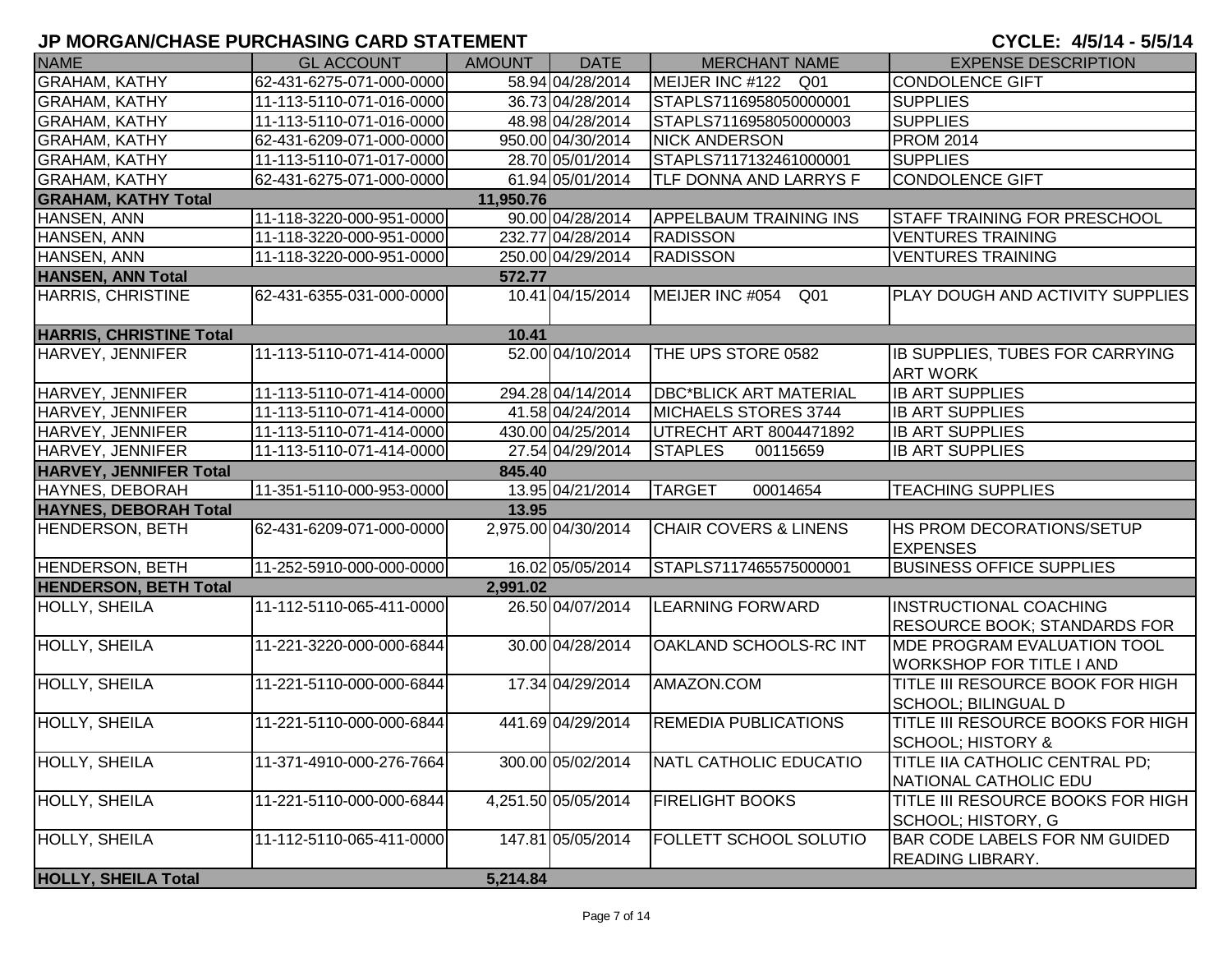| <b>NAME</b>                      | <b>GL ACCOUNT</b>         | AMOUNT | <b>DATE</b>        | <b>MERCHANT NAME</b>          | <b>EXPENSE DESCRIPTION</b>            |
|----------------------------------|---------------------------|--------|--------------------|-------------------------------|---------------------------------------|
| <b>HOSKINS, DIANE</b>            | 62-431-6301-033-000-0000  |        | 41.54 04/07/2014   | <b>BUSCH'S #1205</b>          | <b>FOOD FOR STUDENTS</b>              |
| <b>HOSKINS, DIANE</b>            | 62-431-6301-033-000-0000  |        | 63.71 04/15/2014   | <b>GUIDOS PREMIUM PIZZA I</b> | <b>DINNER FOR STUDENTS</b>            |
| HOSKINS, DIANE                   | 62-431-6301-033-000-0000  |        | 51.96 04/17/2014   | WM SUPERCENTER #5893          | <b>FOOD FOR STUDENTS</b>              |
| <b>HOSKINS, DIANE</b>            | 11-131-5110-000-000-6710  |        | 280.79 04/21/2014  | <b>STAPLES DIRECT</b>         | COPY PAPER - TEACHER SUPPLY           |
| <b>HOSKINS, DIANE</b>            | 62-431-6301-033-000-0000  |        | 69.31 04/24/2014   | <b>GUIDOS PREMIUM PIZZA I</b> | <b>DINNER FOR STUDENTS</b>            |
| <b>HOSKINS, DIANE</b>            | 62-431-6301-033-000-0000  |        | 60.01 04/29/2014   | <b>GUIDOS PREMIUM PIZZA I</b> | <b>DINNER FOR STUDENTS</b>            |
| <b>HOSKINS, DIANE</b>            | 62-431-6301-033-000-0000  |        | 194.67 04/30/2014  | GFS MKTPLC #1985              | <b>FOOD FOR STUDENTS</b>              |
| <b>HOSKINS, DIANE Total</b>      |                           | 761.99 |                    |                               |                                       |
| <b>HURLBURT, THOMAS</b>          | 11-271-5730-000-000-0000  |        | 10.94 05/05/2014   | THE HOME DEPOT 2737           | <b>EPOXY</b>                          |
| <b>HURLBURT, THOMAS Total</b>    |                           | 10.94  |                    |                               |                                       |
| JUOPPERI, JOHN                   | 11-261-5992-001-000-0000  |        | -12.72 04/07/2014  | <b>REDFORD LOCK COMPANY I</b> | <b>REFUND TAXED IN ERROR</b>          |
| JUOPPERI, JOHN                   | 11-261-5992-001-000-0000  |        | 12.00 04/07/2014   | <b>REDFORD LOCK COMPANY I</b> | <b>ESB KEY</b>                        |
| JUOPPERI, JOHN                   | 11-261-5992-001-000-0000  |        | 12.72 04/07/2014   | <b>REDFORD LOCK COMPANY I</b> | <b>ESB KEY - WITH TAX</b>             |
| JUOPPERI, JOHN                   | 11-261-5992-014-000-0000  |        | 138.30 04/09/2014  | <b>SHERWIN WILLIAMS #1197</b> | PV PAINT CHARGED TAX IN ERROR         |
| JUOPPERI, JOHN                   | 11-261-5992-071-000-0000  |        | 24.89 04/14/2014   | THE HOME DEPOT 2737           | HS SEALANT, DRILL BITS                |
| JUOPPERI, JOHN                   | 11-261-5992-011-000-0000  |        | 13.43 04/18/2014   | THE HOME DEPOT 2737           | <b>VO WALL REPAIR</b>                 |
| JUOPPERI, JOHN                   | 11-261-5992-014-000-0000  |        | $-7.83$ 05/01/2014 | SHERWIN WILLIAMS #1197        | <b>REFUND FROM PV PAINT TAXED IN</b>  |
|                                  |                           |        |                    |                               | <b>ERROR</b>                          |
| <b>JUOPPERI, JOHN Total</b>      |                           | 180.79 |                    |                               |                                       |
| KORTLANDT, PATRICIA              | 11-111-5110-011-060-0000  |        | 64.35 04/28/2014   | STAPLS7117006516000001        | GALLON STORAGE BAGS FOR               |
|                                  |                           |        |                    |                               | <b>SUMMER SUCCESS MATERIALS</b>       |
| <b>KORTLANDT, PATRICIA Total</b> |                           | 64.35  |                    |                               |                                       |
| LAINE, MARGARET                  | 62-431-6174-071-000-0000  |        | 135.70 04/18/2014  | AMAZON.COM                    | <b>TESTING SCIENTIFIC CALCULATORS</b> |
| <b>LAINE, MARGARET Total</b>     |                           | 135.70 |                    |                               |                                       |
| LAMBERT, ELIZABETH               | 11-266-4934-000-000-0000  |        | -959.25 04/08/2014 | <b>PROTECTION 1</b>           | <b>REFUND - THEY CHARGED TWICE</b>    |
| LAMBERT, ELIZABETH               | 11-261-4910-071-000-0000  |        | 140.00 04/09/2014  | IN *AQUATIC SOURCE, LL        | <b>HS POOL MAINTENANCE</b>            |
| LAMBERT, ELIZABETH               | 11-261-4910-000-000-0000  |        | 429.00 04/10/2014  | <b>ARCH ENVIRONMENTAL GRO</b> | <b>DIST HAZARDOUS MATERIALS</b>       |
| LAMBERT, ELIZABETH               | 11-261-5992-065-000-0000  |        | 30.51 04/10/2014   | <b>BEST PLUMBING SPECIALT</b> | <b>MS ACORN AUTO SINKS</b>            |
| LAMBERT, ELIZABETH               | 11-261-5992-000-000-0000  |        | 174.99 04/10/2014  | <b>BEST PLUMBING SPECIALT</b> | <b>CUSTODIAL CLOSETS</b>              |
| LAMBERT, ELIZABETH               | 11-261-5992-000-000-0000  |        | 214.08 04/10/2014  | <b>BEST PLUMBING SPECIALT</b> | <b>DIST WATER SAVER FAUCETS</b>       |
| LAMBERT, ELIZABETH               | 11-261-4910-015-000-0000  |        | 25.00 04/10/2014   | <b>ERADICO SERVICES INC</b>   | <b>DF PEST CONTROL</b>                |
| LAMBERT, ELIZABETH               | 11-261-4910-065-000-0000  |        | 34.00 04/10/2014   | <b>ERADICO SERVICES INC</b>   | <b>MS PEST CONTROL</b>                |
| LAMBERT, ELIZABETH               | 11-261-4910-071-000-0000  |        | 30.00 04/10/2014   | <b>ERADICO SERVICES INC</b>   | <b>HS PEST CONTROL</b>                |
| LAMBERT, ELIZABETH               | 11-261-4910-014-000-0000  |        | 25.00 04/10/2014   | <b>ERADICO SERVICES INC</b>   | <b>PV PEST CONTROL</b>                |
| LAMBERT, ELIZABETH               | 111-261-4910-013-000-0000 |        | 25.00 04/10/2014   | <b>ERADICO SERVICES INC</b>   | <b>NW PEST CONTROL</b>                |
| LAMBERT, ELIZABETH               | 11-261-4910-055-000-0000  |        | 25.00 04/10/2014   | <b>ERADICO SERVICES INC</b>   | <b>NM6 PEST CONTROL</b>               |
| LAMBERT, ELIZABETH               | 11-261-4910-001-000-0000  |        | 40.00 04/10/2014   | <b>ERADICO SERVICES INC</b>   | <b>ESB PEST CONTROL</b>               |
| LAMBERT, ELIZABETH               | 11-261-4910-055-000-0000  |        | 25.00 04/10/2014   | <b>ERADICO SERVICES INC</b>   | NM5 PEST CONTROL                      |
| LAMBERT, ELIZABETH               | 11-261-4910-011-000-0000  |        | 25.00 04/10/2014   | <b>ERADICO SERVICES INC</b>   | <b>VO PEST CONTROL</b>                |
| LAMBERT, ELIZABETH               | 11-261-4910-012-000-0000  |        | 25.00 04/10/2014   | <b>ERADICO SERVICES INC</b>   | <b>OH PEST CONTROL</b>                |
| LAMBERT, ELIZABETH               | 11-261-4910-060-000-0000  |        | 25.00 04/10/2014   | <b>ERADICO SERVICES INC</b>   | <b>ITC PEST CONTROL</b>               |
| LAMBERT, ELIZABETH               | 11-261-5992-013-000-0000  |        | 89.96 04/10/2014   | MIDWEST AIR FILTER INC        | <b>NW FILTERS</b>                     |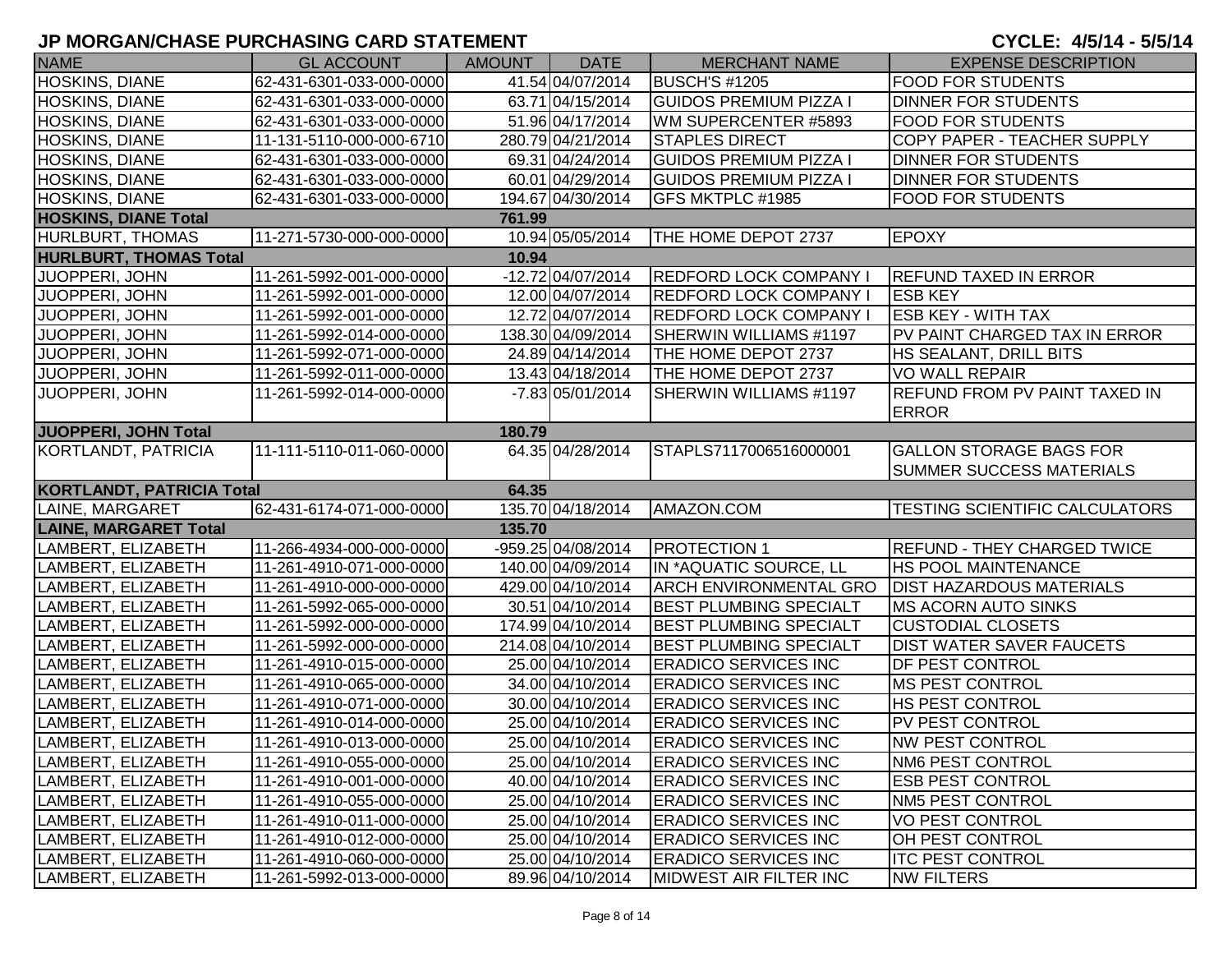| <b>NAME</b>        | <b>GL ACCOUNT</b>        | <b>AMOUNT</b> | <b>DATE</b>         | <b>MERCHANT NAME</b>              | <b>EXPENSE DESCRIPTION</b>                                  |
|--------------------|--------------------------|---------------|---------------------|-----------------------------------|-------------------------------------------------------------|
| LAMBERT, ELIZABETH | 11-261-5710-000-000-0000 |               | 731.10 04/10/2014   | SUBURBAN PROPANE 7828             | <b>BOSCO FUEL</b>                                           |
| LAMBERT, ELIZABETH | 11-261-4910-071-000-0000 |               | 493.00 04/11/2014   | <b>ALLIED INC</b>                 | HS AUTO SHOP                                                |
| LAMBERT, ELIZABETH | 11-261-4910-010-000-0000 |               | 1,101.00 04/11/2014 | <b>ALLIED INC</b>                 | <b>TRANS SEAL</b>                                           |
| LAMBERT, ELIZABETH | 11-261-5710-000-000-0000 |               | 278.09 04/11/2014   | <b>CORRIGAN OIL #2 - BRI</b>      | <b>MTCE FUEL</b>                                            |
| LAMBERT, ELIZABETH | 11-261-5992-000-000-0000 |               | 264.40 04/11/2014   | <b>URBANS PARTITION &amp; REM</b> | MTCE HANDLES FOR MOVABLE WALLS                              |
| LAMBERT, ELIZABETH | 11-261-5992-000-000-0000 |               | 80.44 04/16/2014    | <b>AIRGASS NORTH</b>              | <b>DISTRICT WELDING</b>                                     |
| LAMBERT, ELIZABETH | 11-261-4910-000-000-0611 |               | 4,376.76 04/16/2014 | <b>ARCH ENVIRONMENTAL GRO</b>     | <b>DIST. STORMWATER MANAGEMENT</b>                          |
| LAMBERT, ELIZABETH | 11-261-4910-013-000-0000 |               | 842.95 04/16/2014   | <b>CUMMINS BRIDGEWAY-1</b>        | <b>NW EMERGENCY GENERATOR</b><br>REPAIRS, PO#23872          |
| LAMBERT, ELIZABETH | 11-261-4910-065-000-0000 |               | 834.64 04/16/2014   | <b>CUMMINS BRIDGEWAY-1</b>        | <b>MS EMERGENCY GENERATOR</b><br>REPAIRS, PO#23872          |
| LAMBERT, ELIZABETH | 11-261-4910-060-000-0000 |               | 842.94 04/16/2014   | <b>CUMMINS BRIDGEWAY-1</b>        | <b>ITC EMERGENCY GENERATOR</b><br>REPAIRS, PO#23872         |
| LAMBERT, ELIZABETH | 11-261-4910-071-000-0000 |               | 938.06 04/16/2014   | <b>CUMMINS BRIDGEWAY-1</b>        | HS EMERGENCY GENERATOR<br>REPAIRS, PO#23872                 |
| LAMBERT, ELIZABETH | 11-261-5992-071-000-0000 |               | 447.50 04/16/2014   | IN *AQUATIC SOURCE, LL            | <b>HS POOL CHLORINE</b>                                     |
| LAMBERT, ELIZABETH | 11-261-4910-071-000-0000 |               | 900.00 04/16/2014   | <b>MICHIGAN STUMP REMOVAL</b>     | <b>HS ELM REMOVAL</b>                                       |
| LAMBERT, ELIZABETH | 11-261-4910-065-000-0000 |               | 502.15 04/17/2014   | <b>VFP FIRE SYSTEMS INC</b>       | <b>MS SPRINKLER HEAD LEAK</b>                               |
| LAMBERT, ELIZABETH | 11-261-4910-071-000-0000 |               | 941.21 04/18/2014   | <b>CUMMINS BRIDGEWAY-1</b>        | <b>HS EMERGENCY GENERATOR</b><br>REPAIRS, PO#23872          |
| LAMBERT, ELIZABETH | 11-261-5992-005-000-0000 |               | 2.69 04/18/2014     | <b>KNIGHTS AUTO SUPPLY IN</b>     | <b>MTCE LOADER</b>                                          |
| LAMBERT, ELIZABETH | 11-261-5730-000-000-0000 |               | 197.68 04/18/2014   | <b>ROYAL TRUCK &amp; TRAILER</b>  | <b>MTCE LOADER</b>                                          |
| LAMBERT, ELIZABETH | 11-261-4910-071-000-0000 |               | 521.02 04/22/2014   | THYSSENKRUPP ELEV ORAC            | HS ELEVATOR MAINTENANCE 4/1/14<br>TO 6/30/14                |
| LAMBERT, ELIZABETH | 11-261-4910-000-000-0000 |               | 1,336.50 04/23/2014 | <b>ARCH ENVIRONMENTAL GRO</b>     | <b>DISTRICT DRINKING WATER SAMPLING</b>                     |
| LAMBERT, ELIZABETH | 11-261-5992-071-000-0000 |               | 203.78 04/23/2014   | <b>BEST PLUMBING SPECIALT</b>     | HS SHOWERS, VISITORS LOCKER<br><b>ROOM</b>                  |
| LAMBERT, ELIZABETH | 11-261-5992-000-000-0000 |               | 145.00 04/23/2014   | <b>BEST PLUMBING SPECIALT</b>     | <b>DIST WATERSAVER FAUCETS</b>                              |
| LAMBERT, ELIZABETH | 11-261-5992-000-000-0000 |               | 239.30 04/23/2014   | <b>BEST PLUMBING SPECIALT</b>     | <b>MTCE STOCK</b>                                           |
| LAMBERT, ELIZABETH | 11-266-4934-000-000-0000 |               | 949.25 04/23/2014   | PROTECTION ONE ALARM              | <b>DISTRICT ALARM SERVICE</b>                               |
| LAMBERT, ELIZABETH | 11-266-4934-000-000-0000 |               | 10.00 04/23/2014    | <b>PROTECTION ONE ALARM</b>       | <b>ESB ALARM SERVICE</b>                                    |
| LAMBERT, ELIZABETH | 11-261-5710-000-000-0000 |               | 676.44 04/24/2014   | CORRIGAN OIL #2 - BRI             | <b>MTCE FUEL</b>                                            |
| LAMBERT, ELIZABETH | 11-261-5992-000-000-0000 |               | 500.00 04/24/2014   | <b>NICHOLS</b>                    | <b>MTCE TOWEL DISPENSERS</b>                                |
| LAMBERT, ELIZABETH | 11-261-4910-001-000-0000 |               | 245.00 04/25/2014   | <b>NATIONAL TIME</b>              | <b>ESB SMOKE ALARM</b>                                      |
| LAMBERT, ELIZABETH | 11-261-5992-014-000-0000 |               | 162.72 04/28/2014   | <b>AERO FILTER, INC</b>           | <b>PV FILTERS</b>                                           |
| LAMBERT, ELIZABETH | 11-261-5993-000-000-0000 |               | 3,720.65 04/28/2014 | <b>RESIDEX, LLC</b>               | DISTRICT WEED CONTROL, ATHLETIC<br><b>FIELDS FERTILIZER</b> |
| LAMBERT, ELIZABETH | 11-261-5992-071-000-0000 |               | 981.17 04/29/2014   | <b>CUMMINS BRIDGEWAY-1</b>        | HS GENERATOR REPAIRS PART OF<br>PO#23874                    |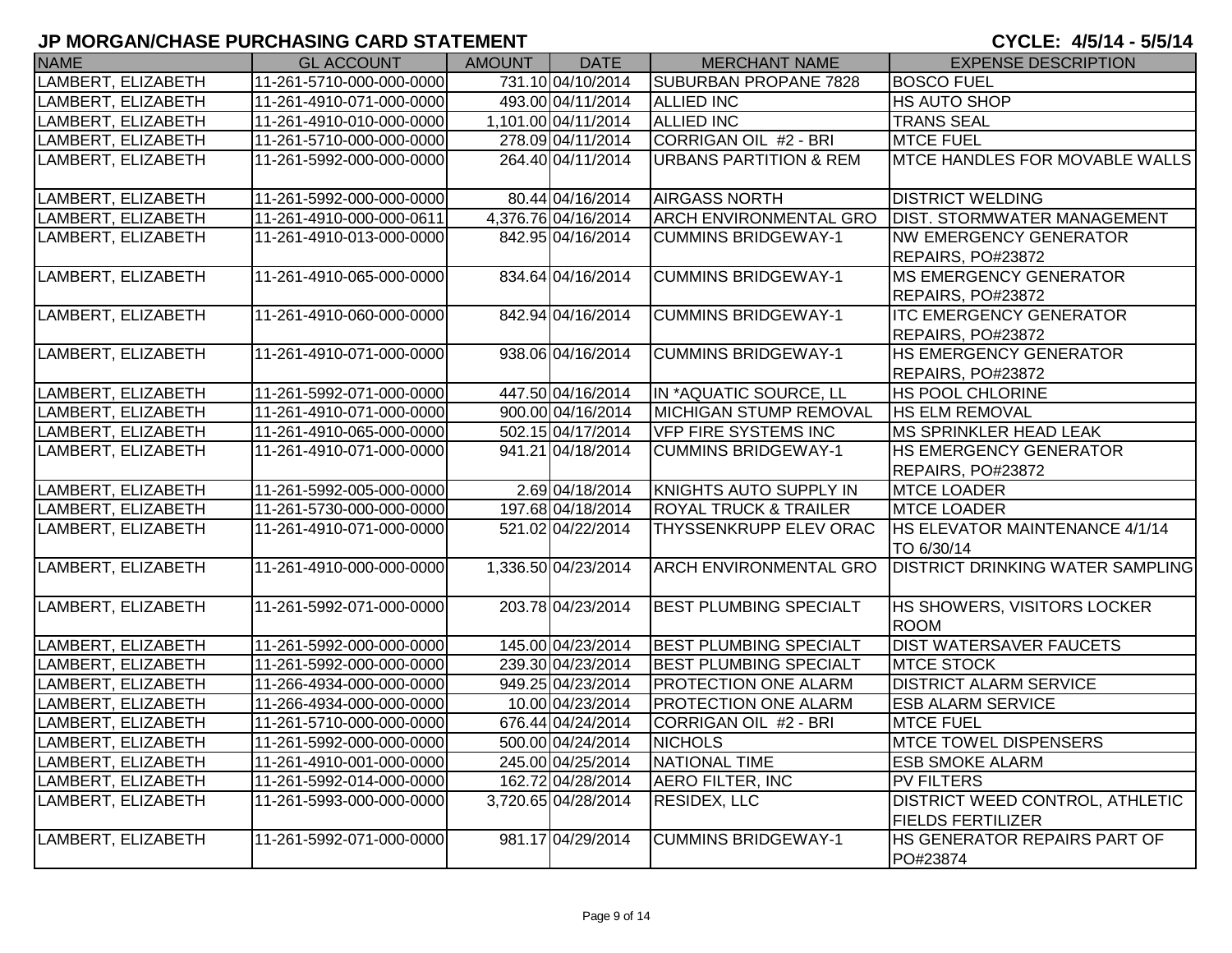# **JP MORGAN/CHASE PURCHASING CARD STATEMENT**

#### CYCLE: 4/5/14 - 5/5/14

| <b>NAME</b>                     | <b>GL ACCOUNT</b>        | AMOUNT    | <b>DATE</b>         | <b>MERCHANT NAME</b>          | <b>EXPENSE DESCRIPTION</b>                        |
|---------------------------------|--------------------------|-----------|---------------------|-------------------------------|---------------------------------------------------|
| LAMBERT, ELIZABETH              | 11-261-5993-071-000-0000 |           | 178.04 04/30/2014   | ABC SUPPLY 0616               | HS DUGOUT REPAIR SUPPLIES, TAXED                  |
|                                 |                          |           |                     |                               | <b>IN ERROR</b>                                   |
| LAMBERT, ELIZABETH              | 11-261-4910-000-000-0000 |           | 741.69 04/30/2014   | <b>ARCH ENVIRONMENTAL GRO</b> | <b>DISTRICT MEDICAL WASTE DISPOSAL</b>            |
| LAMBERT, ELIZABETH              | 11-261-4910-071-000-0000 |           | 323.50 04/30/2014   | IN *AQUATIC SOURCE, LL        | <b>HS POOL CHLORINATOR NOT</b>                    |
|                                 |                          |           |                     |                               | <b>WORKING</b>                                    |
| LAMBERT, ELIZABETH              | 11-261-4910-071-000-0000 |           | 185.00 04/30/2014   | <b>SECURE DOORS LLC</b>       | HS KITCHEN DOOR, COUNTER                          |
|                                 |                          |           |                     |                               | <b>SHUTTER REPAIR</b>                             |
| LAMBERT, ELIZABETH              | 11-261-3840-000-000-0000 |           | 3,805.09 05/05/2014 | <b>WM EZPAY</b>               | <b>DISTRICT WASTE REMOVAL</b>                     |
| <b>LAMBERT, ELIZABETH Total</b> |                          | 29,122.05 |                     |                               |                                                   |
| LUDWIG, CORINA                  | 11-112-5110-065-041-0000 |           | 83.64 04/10/2014    | JOANN ETC #1933               | <b>SUPPLIES</b>                                   |
| LUDWIG, CORINA                  | 11-112-5110-065-041-0000 |           | 288.14 04/16/2014   | <b>HAAN CRAFTS</b>            | <b>SUPPLIES</b>                                   |
| <b>LUDWIG, CORINA Total</b>     |                          | 371.78    |                     |                               |                                                   |
| LUMLEY, SHERYL                  | 62-431-6301-033-000-0000 |           | 153.62 04/16/2014   | SAMSCLUB #6657                | <b>FOOD FOR STUDENTS</b>                          |
| LUMLEY, SHERYL                  | 62-431-6301-033-000-0000 |           | 64.09 04/22/2014    | SAMSCLUB #6657                | <b>FOOD FOR STUDENTS</b>                          |
| <b>LUMLEY, SHERYL</b>           | 62-431-6301-033-000-0000 |           | 54.05 04/23/2014    | SAMSCLUB #6657                | <b>FOOD FOR STUDENTS</b>                          |
| LUMLEY, SHERYL                  | 62-431-6301-033-000-0000 |           | 14.96 04/25/2014    | SAMSCLUB #6657                | <b>FOOD FOR STUDENTS</b>                          |
| <b>LUMLEY, SHERYL Total</b>     |                          | 286.72    |                     |                               |                                                   |
| MCKAIG, HEATHER                 | 62-431-6169-071-000-0000 |           | 1,336.39 04/09/2014 | THE HOME DEPOT 2737           | <b>SET BUILDING SUPPLIES</b>                      |
| <b>MCKAIG, HEATHER</b>          | 62-431-6169-071-000-0000 |           | 107.06 04/10/2014   | THE HOME DEPOT 2737           | <b>SET BUILDING SUPPLIES</b>                      |
| MCKAIG, HEATHER                 | 62-431-6169-071-000-0000 |           | 133.00 04/11/2014   | THE HOME DEPOT 2737           | <b>SET BUILDING SUPPLIES</b>                      |
| MCKAIG, HEATHER                 | 62-431-6169-071-000-0000 |           | 72.80 04/14/2014    | THE HOME DEPOT 2737           | <b>SET BUILDING SUPPLIES</b>                      |
| MCKAIG, HEATHER                 | 62-431-6169-071-000-0000 |           | 35.64 04/16/2014    | JOANN ETC #1933               | <b>COSTUME SUPPLIES</b>                           |
| MCKAIG, HEATHER                 | 62-431-6169-071-000-0000 |           | 149.84 04/17/2014   | THE HOME DEPOT 2737           | SET BUILDING SUPPLIES                             |
| <b>MCKAIG, HEATHER</b>          | 62-431-6169-071-000-0000 |           | 16.37 04/18/2014    | MICHAELS STORES 3744          | <b>PROPS</b>                                      |
| MCKAIG, HEATHER                 | 62-431-6169-071-000-0000 |           | 5.21 04/21/2014     | JOANN ETC #1933               | <b>COSTUME SUPPLIES</b>                           |
| <b>MCKAIG, HEATHER</b>          | 62-431-6169-071-000-0000 |           | 217.39 04/21/2014   | THE HOME DEPOT 2737           | <b>SET BUILDING SUPPLIES</b>                      |
| MCKAIG, HEATHER                 | 62-431-6169-071-000-0000 |           | 37.08 04/21/2014    | THE HOME DEPOT 2737           | <b>SET BUILDING SUPPLIES</b>                      |
| MCKAIG, HEATHER                 | 62-431-6169-071-000-0000 |           | 27.84 04/21/2014    | THE HOME DEPOT 2737           | <b>SET BUILDING SUPPLIES</b>                      |
| MCKAIG, HEATHER                 | 62-431-6169-071-000-0000 |           | 32.94 04/23/2014    | MICHAELS STORES 5054          | <b>PROPS</b>                                      |
| MCKAIG, HEATHER                 | 62-431-6169-071-000-0000 |           | 34.95 04/23/2014    | <b>TARGET</b><br>00014654     | <b>FROPS</b>                                      |
| MCKAIG, HEATHER                 | 62-431-6169-071-000-0000 |           | 51.90 04/23/2014    | THE HOME DEPOT 2737           | <b>SET BUILDING SUPPLIES</b>                      |
| MCKAIG, HEATHER                 | 62-431-6169-071-000-0000 |           | 9.20 04/24/2014     | JOANN ETC #2003               | <b>COSTUME SUPPLIES</b>                           |
| MCKAIG, HEATHER                 | 62-431-6169-071-000-0000 |           | 42.29 04/24/2014    | MEIJER INC #046 Q01           | <b>PROPS</b>                                      |
| MCKAIG, HEATHER                 | 62-431-6169-071-000-0000 |           | 63.84 04/24/2014    | MEIJER INC #122 Q01           | <b>PROPS</b>                                      |
| MCKAIG, HEATHER                 | 62-431-6169-071-000-0000 |           | 5.99 04/25/2014     | <b>TARGET</b><br>00009225     | <b>PROPS</b>                                      |
| <b>MCKAIG, HEATHER</b>          | 62-431-6169-071-000-0000 |           | 32.00 04/28/2014    | <b>FCLO COSTUME DEPT</b>      | <b>COSTUMES</b>                                   |
| <b>MCKAIG, HEATHER</b>          | 62-431-6169-071-000-0000 |           | -7.98 04/28/2014    | JOANN ETC #1933               | COSTUME SUPPLY RETURN                             |
| <b>MCKAIG, HEATHER</b>          | 62-431-6169-071-000-0000 |           | 7.98 04/28/2014     | JOANN ETC #1933               | <b>COSTUME SUPPLIES</b>                           |
| <b>MCKAIG, HEATHER</b>          | 62-431-6169-071-000-0000 |           | 17.94 04/28/2014    | PARTY AMERICA                 | <b>PROPS</b>                                      |
| <b>MCKAIG, HEATHER Total</b>    |                          | 2,429.67  |                     |                               |                                                   |
| MILLER, HELEN                   | 11-113-5110-071-055-0000 |           | -296.73 04/08/2014  | PHYSICAL EDUCATION EQU        | <b>CREDIT FOR RETURNED PE</b><br><b>EQUIPMENT</b> |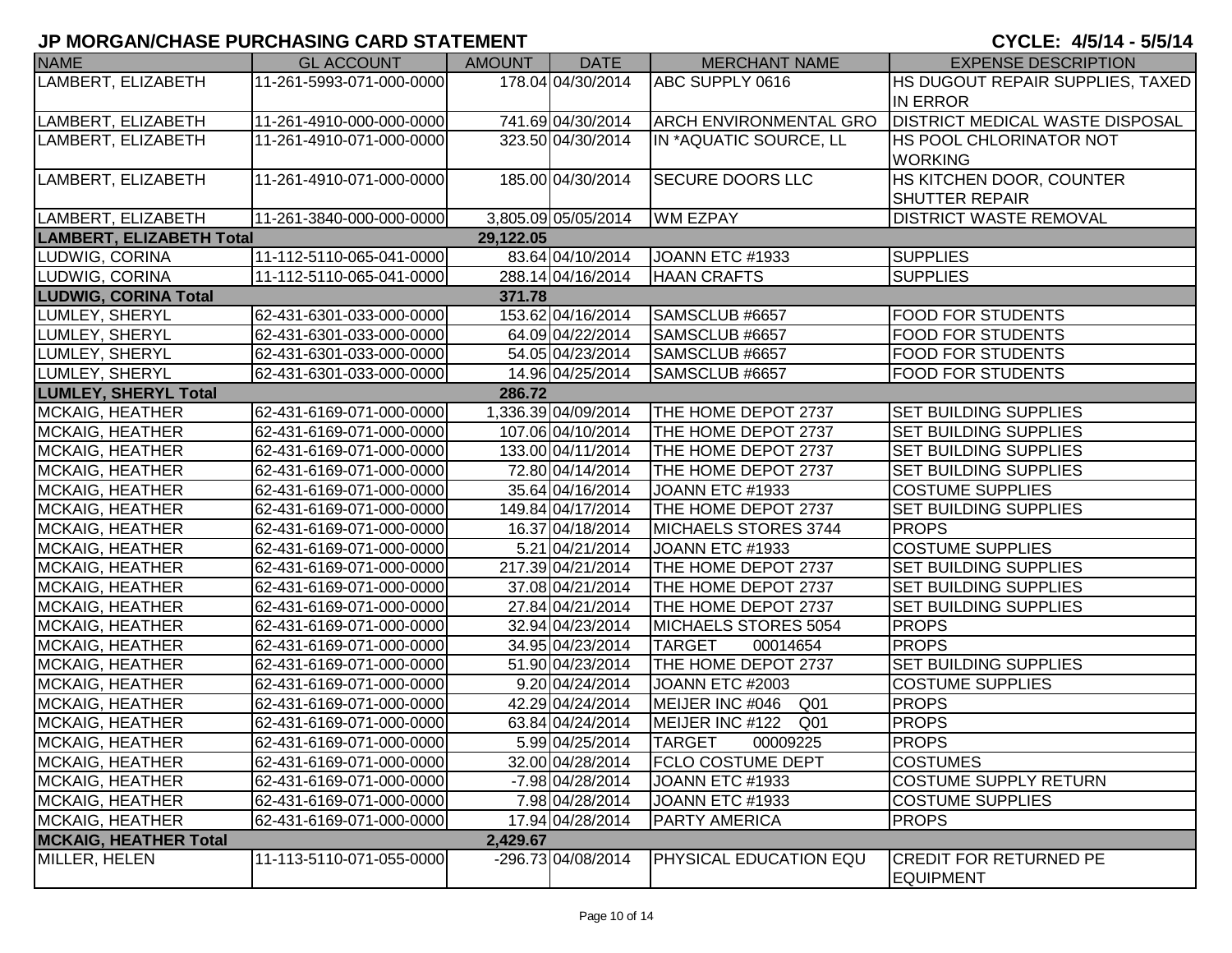| <b>NAME</b>                   | <b>GL ACCOUNT</b>        | <b>AMOUNT</b> | <b>DATE</b>         | <b>MERCHANT NAME</b>         | <b>EXPENSE DESCRIPTION</b>             |
|-------------------------------|--------------------------|---------------|---------------------|------------------------------|----------------------------------------|
| MILLER, HELEN                 | 62-431-6191-071-000-0000 |               | 20.99 04/14/2014    | STAPLS7113705412000004       | <b>AUDITORIUM SUPPLIES</b>             |
| MILLER, HELEN                 | 11-289-7910-000-000-0000 |               | 47.90 04/29/2014    | <b>AMER ASSOC NOTARIESWE</b> | <b>NOTARY STAMP &amp; SEAL</b>         |
| MILLER, HELEN                 | 62-431-6209-071-000-0000 |               | -62.79 04/30/2014   | <b>TCT*PROM NITE</b>         | <b>CREDIT FOR PROM DECO'S</b>          |
| MILLER, HELEN                 | 11-271-3331-000-000-0000 |               | 175.00 05/01/2014   | SPEEDWAY 02202 10            | SMALLER DENOMINATION GAS CARDS         |
|                               |                          |               |                     |                              | TO COMPLETE THE YEAR                   |
| <b>MILLER, HELEN Total</b>    |                          |               |                     |                              |                                        |
| MITCHELL, DONALD              | 11-299-5990-000-000-0000 |               | 2,208.00 04/14/2014 | AERIAL ENTERPRISES INC       | <b>AUD MICROPHONE AND CABLE</b>        |
|                               |                          |               |                     |                              | <b>PURCHASE</b>                        |
| MITCHELL, DONALD              | 62-431-6191-071-000-0000 |               | 1,035.13 04/14/2014 | AERIAL ENTERPRISES INC       | <b>MICROPHONES PURCHASED FOR</b>       |
|                               |                          |               |                     |                              | <b>DEERFIELD</b>                       |
| MITCHELL, DONALD              | 62-431-6169-071-000-0000 |               | 250.00 04/16/2014   | <b>TLS PRODUCTIONS</b>       | LIGHTING ADAPTERS FOR MUSICAL          |
| MITCHELL, DONALD              | 62-431-6169-071-000-0000 |               | 1,890.00 04/16/2014 | <b>TLS PRODUCTIONS</b>       | LIGHTING RENTAL FOR MUSICAL            |
| <b>MITCHELL, DONALD Total</b> |                          | 5,383.13      |                     |                              |                                        |
| <b>NESMITH, RUSSEL</b>        | 11-261-5993-000-000-0000 |               | 49.94 04/14/2014    | THE HOME DEPOT 2737          | <b>GRNDS FIELD PAINT</b>               |
| NESMITH, RUSSEL               | 11-261-5993-071-000-0000 |               | 4.98 04/16/2014     | THE HOME DEPOT 2737          | <b>GRNDS BASEBALL DUGOUT</b>           |
| NESMITH, RUSSEL               | 11-261-5993-000-000-0000 |               | -24.97 04/16/2014   | THE HOME DEPOT 2737          | <b>GRNDS REFUND ON SPRAYER TIP</b>     |
| NESMITH, RUSSEL               | 11-261-5993-000-000-0000 |               | 91.90 04/18/2014    | PIONEER REVERE 8008771       | <b>GRNDS TIPS FOR SPRAYER</b>          |
| NESMITH, RUSSEL               | 11-261-5993-000-000-0000 |               | 10.54 04/24/2014    | THE HOME DEPOT 2737          | <b>GRNDS PAINT FOR ATHLETIC FIELDS</b> |
| NESMITH, RUSSEL               | 11-261-5992-000-000-0000 |               | 123.93 04/25/2014   | GFS MKTPLC #1985             | <b>MTCE OIL FOR TRAPS</b>              |
| NESMITH, RUSSEL               | 11-261-5992-000-000-0000 |               | 12.25 05/01/2014    | THE HOME DEPOT 2737          | <b>MTCE PLUMBING STOCK</b>             |
| <b>NESMITH, RUSSEL Total</b>  |                          | 268.57        |                     |                              |                                        |
| NOWICKI, MATTHEW              | 11-271-5730-000-000-0000 |               | 17.96 05/05/2014    | RADIOSHACK COR00163634       | <b>CONNECTORS</b>                      |
| <b>NOWICKI, MATTHEW Total</b> |                          | 17.96         |                     |                              |                                        |
| <b>OCONNOR, GAIL</b>          | 11-118-5110-000-951-0000 |               | 5.98 04/07/2014     | STAPLS7115658234000003       | <b>TEACHING SUPPLIES</b>               |
| <b>OCONNOR, GAIL</b>          | 11-118-5110-000-951-0000 |               | 3.95 04/07/2014     | STAPLS7115658234000004       | <b>TEACHING SUPPLIES</b>               |
| OCONNOR, GAIL                 | 11-118-5110-000-951-0000 |               | 3.95 04/07/2014     | STAPLS7115658234000005       | <b>TEACHING SUPLLIES</b>               |
| OCONNOR, GAIL                 | 11-118-5110-000-951-0000 |               | 314.17 04/07/2014   | STAPLS7116000365000002       | <b>TEACHING SUPPLIES</b>               |
| OCONNOR, GAIL                 | 11-118-5110-000-951-0000 |               | 13.98 04/07/2014    | STAPLS7116000365000003       | <b>TEACHING SUPPLIES</b>               |
| OCONNOR, GAIL                 | 11-118-5110-000-951-0000 |               | 52.74 04/07/2014    | STAPLS7116000365000005       | <b>TEACHING SUPPLIES</b>               |
| OCONNOR, GAIL                 | 11-118-5110-000-951-0000 |               | 60.71 04/07/2014    | STAPLS7116000365000006       | <b>TEACHING SUPPLIES</b>               |
| OCONNOR, GAIL                 | 11-118-5110-000-951-0000 |               | 85.22 04/09/2014    | STAPLS7116074470000001       | <b>TEACHING SUPPLIES</b>               |
| OCONNOR, GAIL                 | 11-118-5110-000-951-0000 |               | 4.23 04/09/2014     | STAPLS7116074470000002       | <b>TEACHING SUPPLIES</b>               |
| OCONNOR, GAIL                 | 11-118-5110-000-951-0000 |               | 23.09 04/09/2014    | STAPLS7116074470000004       | <b>TEACHING SUPPLIES</b>               |
| OCONNOR, GAIL                 | 11-118-5110-000-951-0000 |               | 14.95 04/14/2014    | STAPLS7116000365000001       | <b>TEACHING SUPPLIES</b>               |
| OCONNOR, GAIL                 | 11-118-5110-000-951-0000 |               | 6.74 04/14/2014     | STAPLS7116000365000004       | <b>TEACHING SUPPLIES</b>               |
| OCONNOR, GAIL                 | 11-118-5110-000-951-0000 |               | 20.50 04/14/2014    | STAPLS7116000365000007       | <b>TEACHING SUPPLIES</b>               |
| OCONNOR, GAIL                 | 11-118-5110-000-951-0000 |               | 5.07 04/14/2014     | STAPLS7116074470000003       | <b>TEACHING SUPPLIES</b>               |
| OCONNOR, GAIL                 | 11-118-5110-000-951-0000 |               | 14.39 04/14/2014    | STAPLS7116074470000005       | <b>TEACHING SUPPLIES</b>               |
| OCONNOR, GAIL                 | 11-118-4910-000-951-0000 |               | 778.35 04/25/2014   | ANN ARBOR HANDS ON           | <b>TEACHING</b>                        |
| OCONNOR, GAIL                 | 11-118-5110-000-951-0000 |               | 26.18 04/29/2014    | <b>SSI*SCHOOL SPECIALTY</b>  | <b>TEACHING SUPPLIES</b>               |
| OCONNOR, GAIL                 | 11-118-5110-000-951-0000 |               | 79.92 04/30/2014    | MEIJER INC #122 Q01          | <b>TEACHING AND TESTING</b>            |
| <b>OCONNOR, GAIL</b>          | 11-118-5110-000-951-0000 |               | 22.59 05/01/2014    | STAPLS7117237785000001       | <b>TEACHING SUPPLIES</b>               |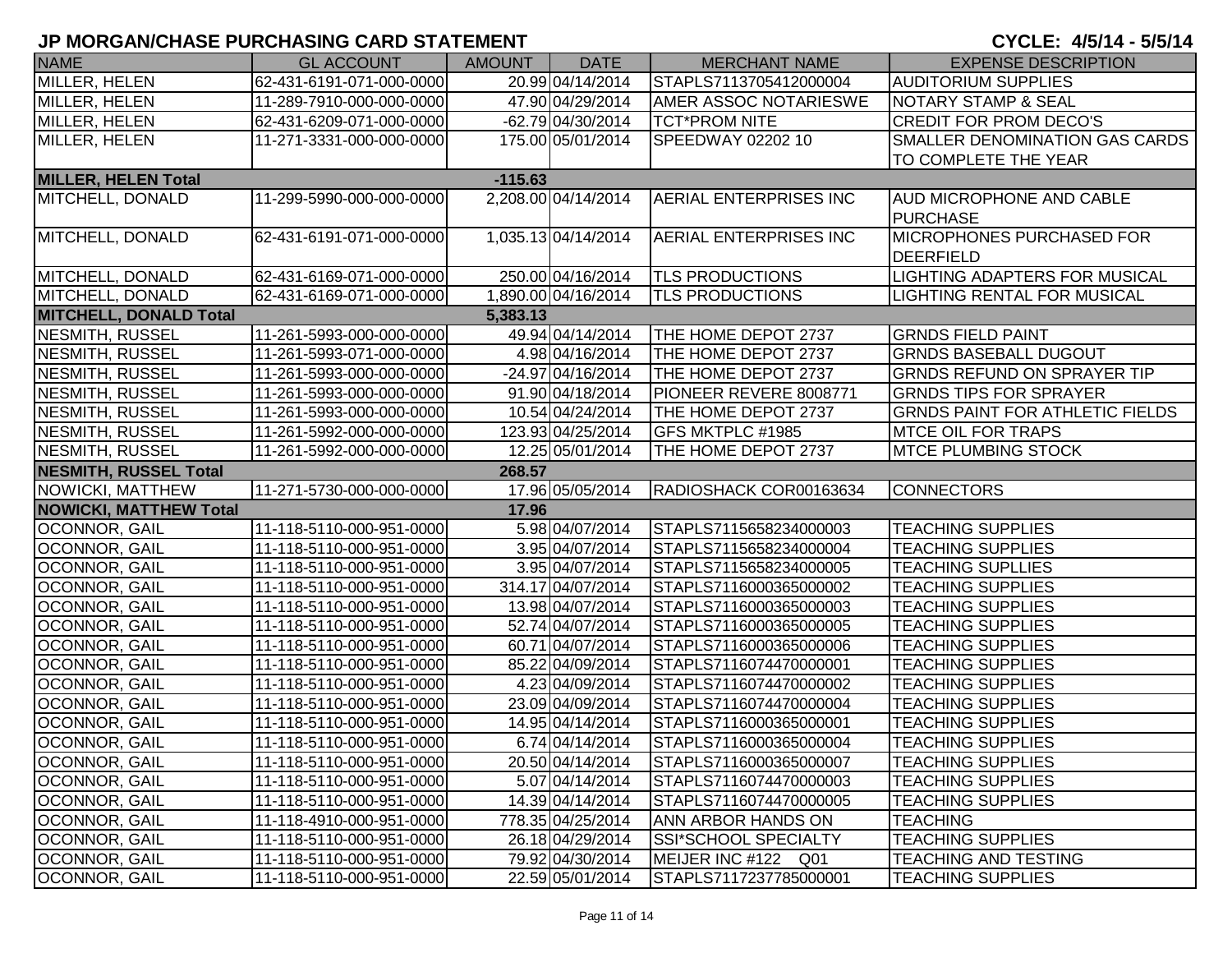| <b>NAME</b>                     | <b>GL ACCOUNT</b>        | <b>AMOUNT</b> | <b>DATE</b>         | <b>MERCHANT NAME</b>          | <b>EXPENSE DESCRIPTION</b>                                     |
|---------------------------------|--------------------------|---------------|---------------------|-------------------------------|----------------------------------------------------------------|
| OCONNOR, GAIL                   | 11-118-5110-000-951-0000 |               | 9.99 05/01/2014     | STAPLS7117237785000002        | <b>TEACHING SUPPLIES</b>                                       |
| OCONNOR, GAIL                   | 11-118-5110-000-951-0000 |               | 11.36 05/01/2014    | STAPLS7117237785000003        | <b>TEACHING SUPPLIES</b>                                       |
| <b>OCONNOR, GAIL Total</b>      |                          | 1,558.06      |                     |                               |                                                                |
| <b>OSMONSON, KIMBERLY</b>       | 11-112-5110-065-065-0000 |               | 448.45 04/18/2014   | <b>FLINN SCIENTIFIC, I</b>    | MISC. 8TH GRADE SCIENCE LAB<br>SUPPLIES/EQUIPMENT              |
| <b>OSMONSON, KIMBERLY Total</b> |                          | 448.45        |                     |                               |                                                                |
| PATEL, SHAILEE                  | 11-122-3220-055-000-0000 |               | 242.00 04/14/2014   | <b>LOWELL CENTER</b>          | <b>CONFERENCE</b>                                              |
| PATEL, SHAILEE                  | 11-122-3220-055-000-0000 |               | 107.90 04/15/2014   | <b>LETOILE RESTAURANT</b>     | <b>CONFERENCE</b>                                              |
| PATEL, SHAILEE                  | 11-122-3220-055-000-0000 |               | 16.00 04/16/2014    | <b>AIRLINES PARKING</b>       | <b>CONFERENCE</b>                                              |
| PATEL, SHAILEE                  | 11-122-3220-055-000-0000 |               | 218.00 04/17/2014   | <b>LOWELL CENTER</b>          | <b>CONFERENCE</b>                                              |
| PATEL, SHAILEE                  | 11-122-3220-055-000-0000 |               | 258.00 04/17/2014   | <b>LOWELL CENTER</b>          | <b>CONFERENCE</b>                                              |
| PATEL, SHAILEE                  | 11-122-3220-055-000-0000 |               | 5.26 04/17/2014     | <b>MSN METCALFES</b>          | <b>CONFERENCE</b>                                              |
| <b>PATEL, SHAILEE Total</b>     |                          | 847.16        |                     |                               |                                                                |
| RAIS, MICHELLE                  | 11-112-5110-065-052-0000 |               | 67.99 05/05/2014    | <b>JW PEPPER</b>              | MUSIC FOR THE SPRING CONCERT<br>AND MUSIC IN THE PARKS         |
| <b>RAIS, MICHELLE Total</b>     |                          | 67.99         |                     |                               |                                                                |
| <b>REICHLEY, CARRIE</b>         | 62-431-6275-015-000-0000 |               | 108.70 04/07/2014   | <b>DEMCO INC</b>              | <b>MEDIA SUPPLIES</b>                                          |
| REICHLEY, CARRIE                | 62-431-6275-015-000-0000 |               | 61.50 04/14/2014    | L B OFFICE SUPPLIERS I        | TONER FOR OFFICE PRINTER                                       |
| <b>REICHLEY, CARRIE</b>         | 11-222-5310-015-000-0000 |               | 1,718.68 04/16/2014 | <b>FOLLETT SCHOOL SOLUTIO</b> | <b>BOOKS FOR MEDIA CENTER</b>                                  |
| <b>REICHLEY, CARRIE</b>         | 62-431-6275-015-000-0000 |               | 840.00 04/16/2014   | OAKLAND SCHOOLS-RC INT        | GOOGLE TRAINING FOR R. MCCURDY,<br>J. COLBY & S. SCOTT         |
| <b>REICHLEY, CARRIE</b>         | 62-431-6275-015-000-0000 |               | $-9.42 04/21/2014$  | <b>DEMCO INC</b>              | <b>RETURNED LABELS</b>                                         |
| <b>REICHLEY, CARRIE</b>         | 62-431-6275-015-000-0000 |               | 142.25 04/24/2014   | <b>L B OFFICE SUPPLIERS I</b> | TONER FOR OFFICE PRINTER                                       |
| <b>REICHLEY, CARRIE</b>         | 62-431-6275-015-000-0000 |               | 624.00 04/25/2014   | <b>THE HENRY FORD</b>         | <b>GRADE 3 FIELD TRIP (CHAPERONES)</b>                         |
| <b>REICHLEY, CARRIE</b>         | 62-431-6275-015-000-0000 |               | 34.00 05/01/2014    | <b>TARGET</b><br>00014654     | STAFF APPRECIATION ITEMS                                       |
| <b>REICHLEY, CARRIE</b>         | 11-222-5310-015-000-0000 |               | 458.68 05/05/2014   | <b>FOLLETT SCHOOL SOLUTIO</b> | <b>BOOKS FOR MEDIA CENTER</b>                                  |
| <b>REICHLEY, CARRIE</b>         | 62-431-6275-015-000-0000 |               | 100.00 05/05/2014   | JIMMY JOHNS - 1659 - M        | SCHOOL IMPROVEMENT LUNCHEON                                    |
| <b>REICHLEY, CARRIE Total</b>   |                          | 4,078.39      |                     |                               |                                                                |
| RODRIGUEZ, SANDRA               | 11-111-5110-013-025-0000 |               | 60.00 04/07/2014    | INT*TIME TIMER LLC            | SMALL TIME TIMERS TO HELP<br>STUDENTS WITH TIME LIMITS         |
| RODRIGUEZ, SANDRA               | 62-431-6275-013-000-0000 |               | 76.10 04/16/2014    | <b>AMAZON MKTPLACE PMTS</b>   | NOVI WOODS CORD AND EXTENSION<br>CABLE FOR LIVE STREAMI        |
| RODRIGUEZ, SANDRA               | 62-431-6275-013-000-0000 |               | 23.49 04/16/2014    | AMAZON.COM                    | <b>NOVI WOODS LIVE STREAM</b><br>EQUIPMENT - THIS IS FOR THE T |
| RODRIGUEZ, SANDRA               | 62-431-6275-013-000-0000 |               | 95.00 05/01/2014    | <b>BAUDVILLE INC.</b>         | <b>NOVI WOODS APPRECIATION GIFTS</b><br>FOR OUR PTO - TO GO AL |
| <b>RODRIGUEZ, SANDRA Total</b>  |                          | 254.59        |                     |                               |                                                                |
| <b>SCHRINER, STEPHANIE</b>      | 11-221-3220-000-000-8010 |               | 25.00 04/15/2014    | <b>AMERICAN AIRLINES</b>      | <b>LUGGAGE</b>                                                 |
| <b>SCHRINER, STEPHANIE</b>      | 11-221-3220-000-000-8010 |               | 25.00 04/15/2014    | <b>AMERICAN AIRLINES</b>      | <b>LUGGAGE</b>                                                 |
| <b>SCHRINER, STEPHANIE</b>      | 11-221-3220-000-000-8010 |               | 25.00 04/15/2014    | <b>AMERICAN AIRLINES</b>      | <b>LUGGAGE</b>                                                 |
| <b>SCHRINER, STEPHANIE</b>      | 11-221-3220-000-000-8010 |               | 91.74 04/15/2014    | <b>ENO VINO</b>               | MEAL FOR ALL ON 4/13                                           |
| <b>SCHRINER, STEPHANIE</b>      | 11-221-3220-000-000-8010 |               | 88.26 04/15/2014    | WOLFGANG PUCK 20258307        | <b>MEAL 4/13</b>                                               |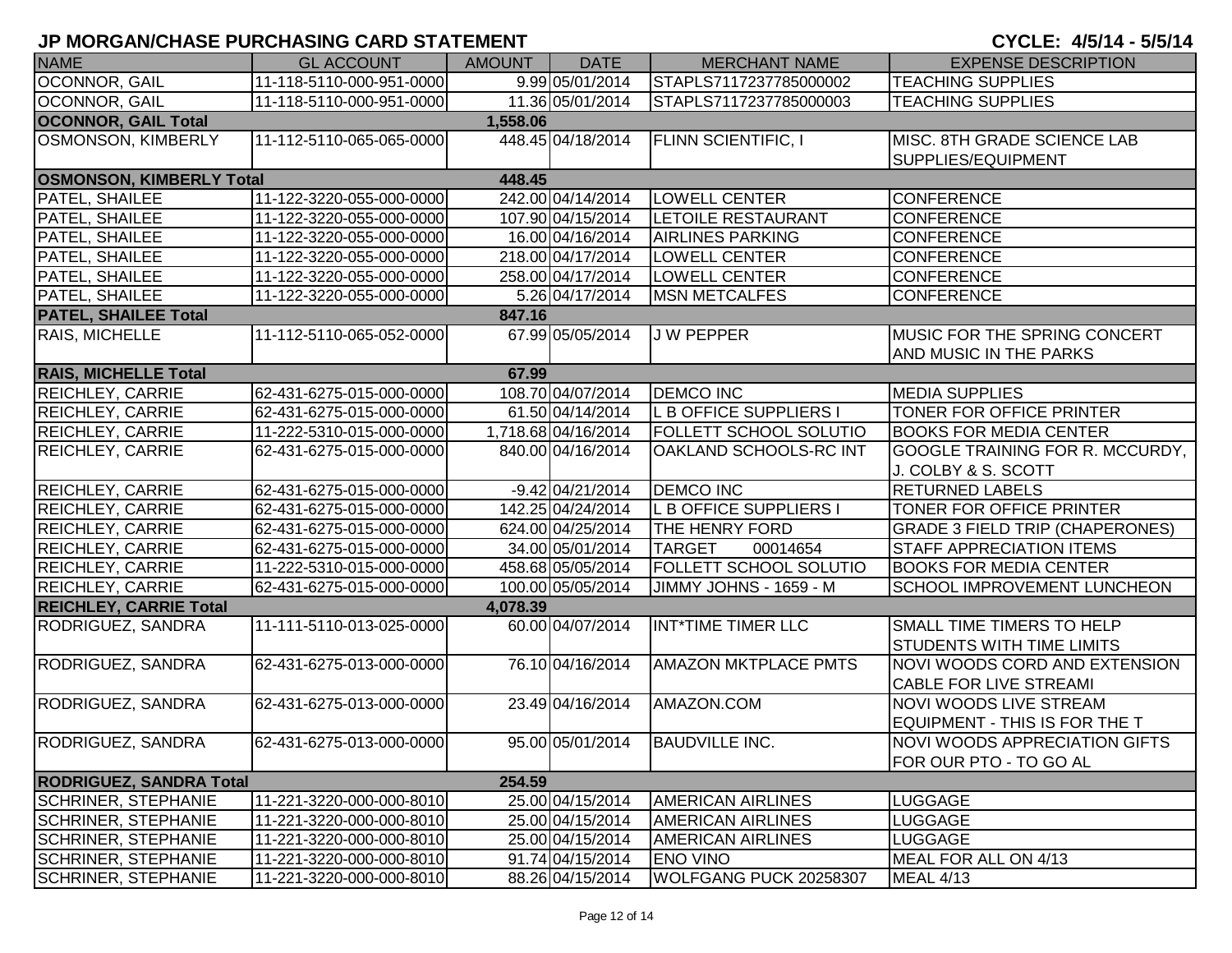| <b>NAME</b>                                | <b>GL ACCOUNT</b>        | <b>AMOUNT</b> | <b>DATE</b>       | <b>MERCHANT NAME</b>          | <b>EXPENSE DESCRIPTION</b>                                            |  |  |  |
|--------------------------------------------|--------------------------|---------------|-------------------|-------------------------------|-----------------------------------------------------------------------|--|--|--|
| <b>SCHRINER, STEPHANIE</b>                 | 11-221-3220-000-000-8010 |               | 0.70 04/16/2014   | <b>CITY OF MADISON PARKIN</b> | <b>PARKING</b>                                                        |  |  |  |
| <b>SCHRINER, STEPHANIE</b>                 | 11-221-3220-000-000-8010 |               | 208.49 04/16/2014 | <b>HERTZ</b>                  | <b>CAR RENTAL</b>                                                     |  |  |  |
| <b>SCHRINER, STEPHANIE</b>                 | 11-221-3220-000-000-8010 |               | 37.91 04/16/2014  | THE GREAT DANE PUB AND        | MEAL FOR 3 ON 4/14                                                    |  |  |  |
| <b>SCHRINER, STEPHANIE</b>                 | 11-221-3220-000-000-8010 |               | 61.83 04/17/2014  | <b>MSN GREATDANE RESTAU</b>   | MEAL FOR 3 ON 4/15                                                    |  |  |  |
| <b>SCHRINER, STEPHANIE</b>                 | 11-221-3220-000-000-8010 |               | 75.00 04/17/2014  | UNITED AIRLINES               | <b>LUGGAGE FEES</b>                                                   |  |  |  |
| <b>SCHRINER, STEPHANIE Total</b><br>638.93 |                          |               |                   |                               |                                                                       |  |  |  |
| <b>SCHURIG, CLAIRE</b>                     | 11-113-5110-071-051-0000 |               | 38.59 04/15/2014  | <b>JW PEPPER</b>              | COPIES OF MUSIC FOR JUDGES AT<br><b>STATE CHORAL FESTIVAL.</b>        |  |  |  |
| <b>SCHURIG, CLAIRE Total</b><br>38.59      |                          |               |                   |                               |                                                                       |  |  |  |
| <b>SHAFER, RACHELLE</b>                    | 62-431-6275-012-000-0000 |               | 120.00 04/16/2014 | HCMA KENSINGTON PRK OF        | <b>DEPOSIT FOR SECOND GRADE FIELD</b><br>TRIP ON 6/4/14               |  |  |  |
| <b>SHAFER, RACHELLE</b>                    | 11-111-5110-012-025-0000 |               | 185.46 04/21/2014 | ORIENTAL TRADING CO           | <b>DECORATIONS FOR PIRATE MUSICAL.</b><br><b>NICOLE GUSTAFSON</b>     |  |  |  |
| SHAFER, RACHELLE                           | 11-111-5110-012-025-0000 |               | 155.24 05/05/2014 | SSI*SCHOOL SPECIALTY          | TWO DESK REFERENCE SYSTEMS<br>FOR JACKIE AND RACHELLE'S               |  |  |  |
| <b>SHAFER, RACHELLE Total</b>              |                          | 460.70        |                   |                               |                                                                       |  |  |  |
| SHPAKOFF, KATHLEEN                         | 11-351-5110-000-953-0000 |               | 32.97 04/14/2014  | <b>TARGET</b><br>00003533     | <b>TEACHING MATERIALS</b>                                             |  |  |  |
| <b>SHPAKOFF, KATHLEEN Total</b>            |                          | 32.97         |                   |                               |                                                                       |  |  |  |
| SOVEL, SHEILA                              | 62-431-6355-031-000-0000 |               | 7.69 04/14/2014   | MICHAELS STORES 2071          | <b>CLASSROOM SUPPLIES</b>                                             |  |  |  |
| SOVEL, SHEILA                              | 62-431-6355-031-000-0000 |               | 22.90 04/16/2014  | MICHAELS STORES 3744          | <b>CLASSROOM SUPPLIES</b>                                             |  |  |  |
| <b>SOVEL, SHEILA Total</b>                 |                          | 30.59         |                   |                               |                                                                       |  |  |  |
| STEC, MEGAN                                | 11-351-5110-000-953-0000 |               | 14.43 04/07/2014  | MICHAELS STORES 3744          | <b>TEACHING MATERIALS</b>                                             |  |  |  |
| STEC, MEGAN                                | 11-351-5110-000-953-0000 |               | 10.63 04/08/2014  | MEIJER INC #122 Q01           | <b>TEACHING MATERIALS</b>                                             |  |  |  |
| <b>STEC, MEGAN Total</b>                   |                          | 25.06         |                   |                               |                                                                       |  |  |  |
| <b>STEEH, ROBERT</b>                       | 11-221-3220-000-913-3310 |               | 44.00 04/30/2014  | <b>MARRIOTT JW GR-PARKING</b> | PARKING AT THE ADULT ED<br><b>CONFERENCE</b>                          |  |  |  |
| STEEH, ROBERT                              | 11-221-3220-000-913-3310 |               | 289.60 05/01/2014 | COURTYARD BY MARRIOTT         | <b>ADULT EDUCATION CONFERENCE</b><br><b>LODGING</b>                   |  |  |  |
| <b>STEEH, ROBERT Total</b>                 |                          | 333.60        |                   |                               |                                                                       |  |  |  |
| TURNER, NANCY                              | 11-226-7410-000-000-0000 |               | 15.00 04/07/2014  | PAYPAL *MAASE                 | MAASE GENERAL MEMBERSHIP<br>MEETING APRIL 16, 2014 - FO               |  |  |  |
| TURNER, NANCY                              | 11-122-3220-000-000-8120 |               | 20.72 04/09/2014  | PANERA BREAD #667             | <b>TEACHER CONSULTANT LUNCH APRIL</b><br>8, 2014                      |  |  |  |
| TURNER, NANCY                              | 11-226-5910-000-000-0000 |               | 345.70 04/17/2014 | STAPLS7116459886000001        | <b>SPECIAL ED OFFICE SUPPLIES FOR</b><br><b>STUDENT FILES AND MAI</b> |  |  |  |
| <b>TURNER, NANCY</b>                       | 11-226-5910-000-000-0000 |               | 14.33 04/21/2014  | STAPLS7116459886000002        | <b>SPECIAL ED OFFICE SUPPLIES</b>                                     |  |  |  |
| TURNER, NANCY                              | 11-226-7410-000-000-0000 |               | 60.00 05/01/2014  | <b>CEC</b>                    | COUNCIL OF ADMINISTRATIORS OF<br><b>SPECIAL EDUCATION DUES</b>        |  |  |  |
| <b>TURNER, NANCY</b>                       | 11-226-7410-000-000-0000 |               | 123.00 05/01/2014 | <b>CEC</b>                    | <b>COUNCIL FOR EXCEPTIONAL</b><br>CHILDREN MEMBERSHIP FOR SHAI        |  |  |  |
| TURNER, NANCY                              | 11-226-7410-000-000-0000 |               | 39.00 05/01/2014  | <b>EDUCATION WEEK</b>         | SUBSCRIPTION TO EDUCATION WEEK                                        |  |  |  |